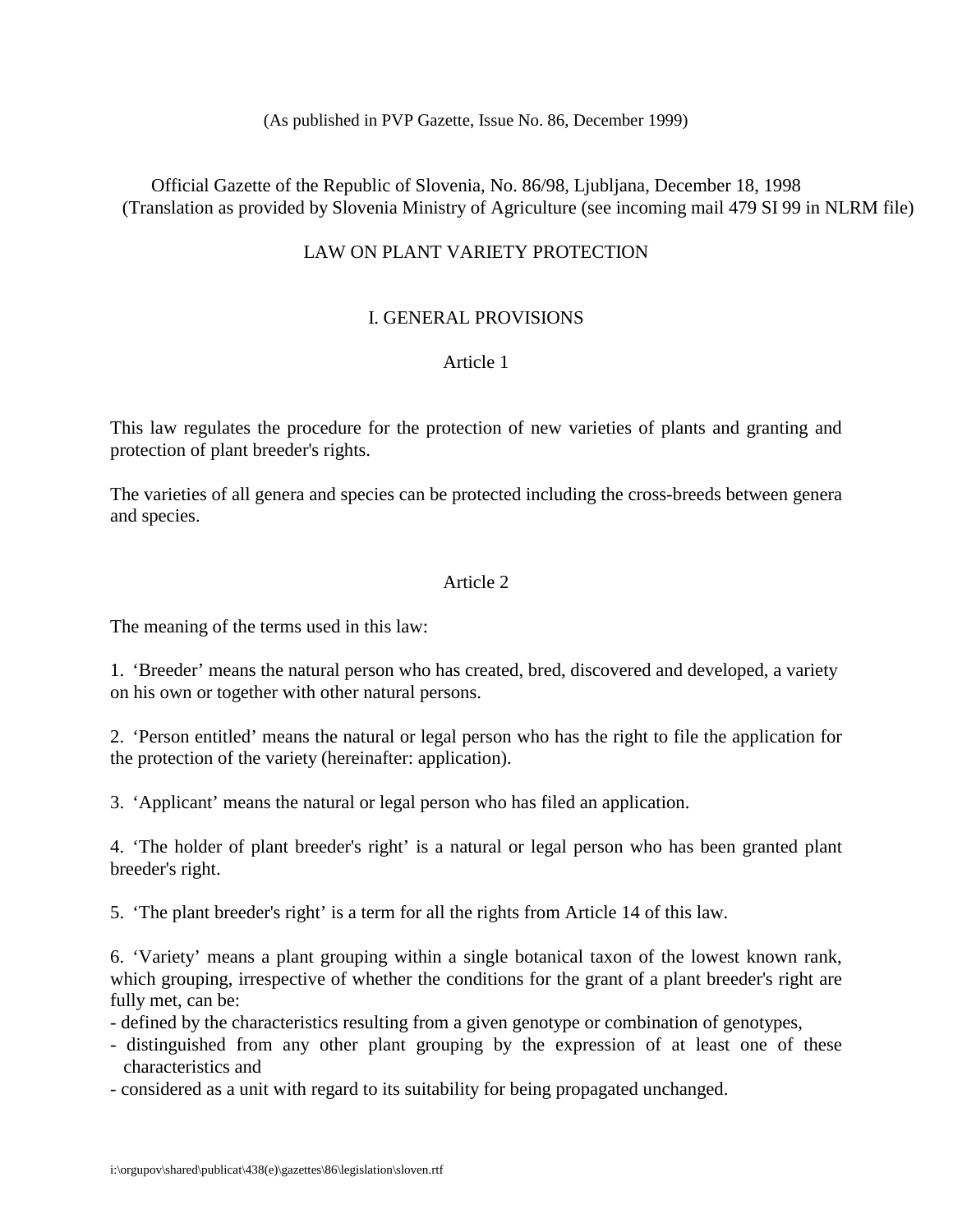7. 'Protected variety' means the variety for which the decision on the protection was issued, it is defined by the official variety description and by the official sample and is identified by the denomination stipulated by this law.

8. 'The material of the protected variety' means any kind of propagating material or harvested material of the protected variety which could be used for further multiplication of this variety.

9. 'Official sample' means the official sample of the propagating material of the protected variety.

### Article 3

The procedure for the protection of a new variety, the register of applications for the protection of new varieties (hereinafter: register of applications) and the register of protected varieties are managed by Plant Variety Protection and Registration Office (hereinafter: Office) as a legal body within the Ministry, responsible for agriculture and forestry (hereinafter: Ministry).

## II. CONDITIONS FOR VARIETY PROTECTION

### Article 4

The variety shall protected by granting the plant breeder's right.

The plant breeder's right shall be granted where it is:

- new,
- distinct,
- uniform,
- stable and
- identified by the denomination defined by this law.

## Article 5

The variety is new at the date of filing of the application (hereinafter: filing date), if it has been sold or economically exploited with the consent of the person entitled in the Republic of Slovenia for no more than one year before the filing date and outside the Republic of Slovenia for no more than four years before the filing date and in case of trees and vine no more than six years before the said date.

The sales or economic exploitation of the variety in the sense of the first paragraph of this Article does not include:

- exploiting and trading the variety without consent or knowing of the person entitled,
- contract transfer of the rights in the variety,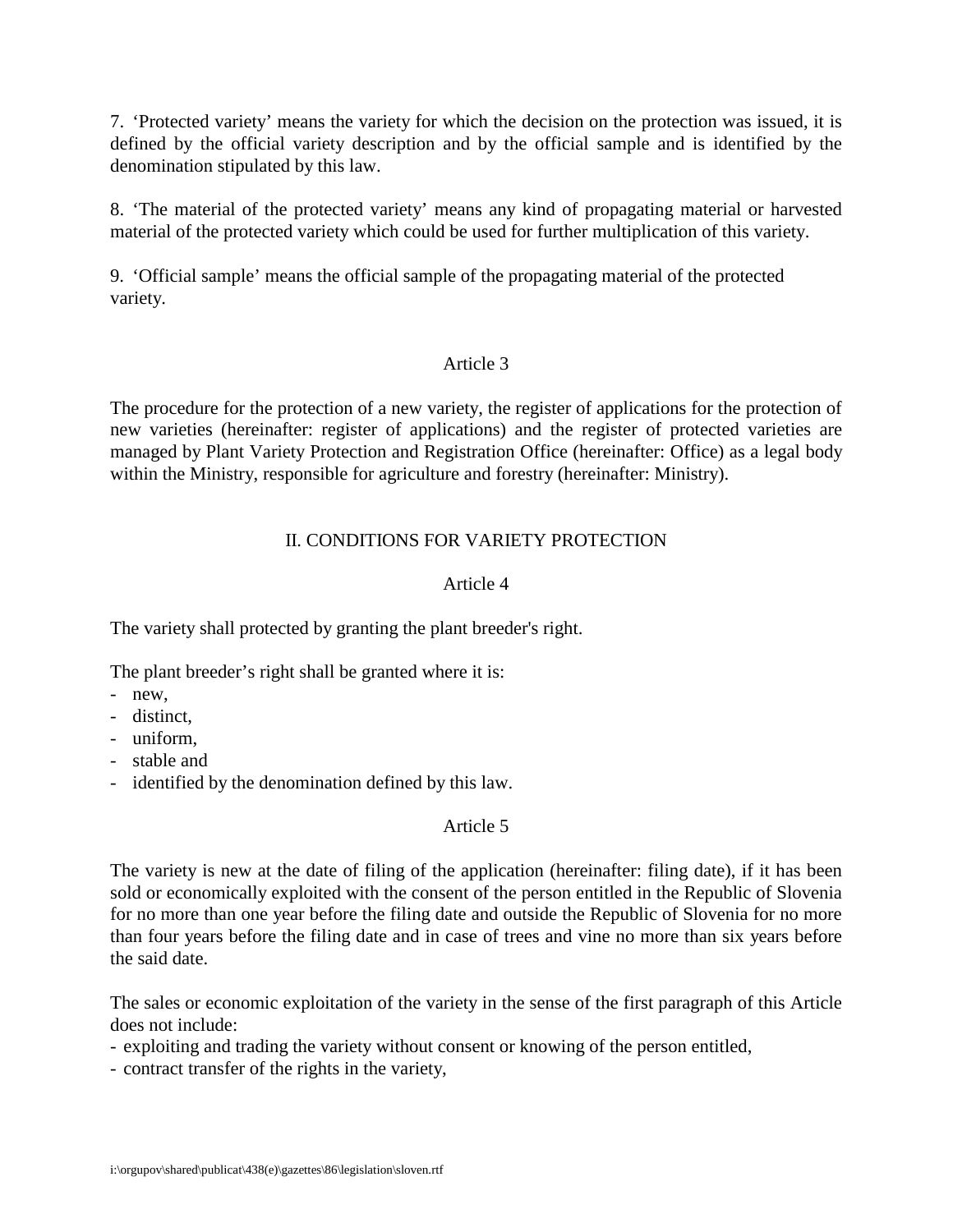- contract growing, propagating, processing and storing propagating material or harvested material of the variety for the person entitled provided that the person entitled keeps exclusive ownership right to reproduced propagating material, harvested material or their products,
- field trials and laboratory tests or small- scale processing trials with the purpose of evaluating the value for cultivation and use of the variety provided it is done by the person entitled or a person authorised by him,
- official testing of the variety in order to enter the variety register and preparing the risk assessment for genetically modified varieties,
- selling the harvested material being a by-product or a surplus product of the creation of a new variety provided that this harvested material is intended for final use and that the name of the variety is not identified.

Propagating material of the variety being repeatedly used for production of another variety or a hybrid, is considered exploited for profit purposes when the plants or parts of plants of another variety were exploited.

### Article 6

The variety is distinct if it is clearly distinguishable on the basis of at least one important characteristics from any other variety whose existence is a matter of common knowledge at the time of the filling of the application.

The variety is of common knowledge, especially if:

- it has been protected and listed in the variety register in any other country up to that day;
- an application for variety protection or listing the variety in a variety register was filled in any other country and the procedure is completed by the variety protection or entry of the variety in the register of varieties, and
- propagating material of the variety or the harvested material has been marketed or used for profit purposes.

## Article 7

The variety is uniform if its characteristics which are basic for the distinction from other varieties, are sufficiently uniform in expression, in spite of the variations which may be expected from particular features of its propagation.

#### Article 8

The variety is stable if its relevant characteristics remain unchanged after repeated propagation or, in case of a particular cycle of propagation, at the end of each such cycle.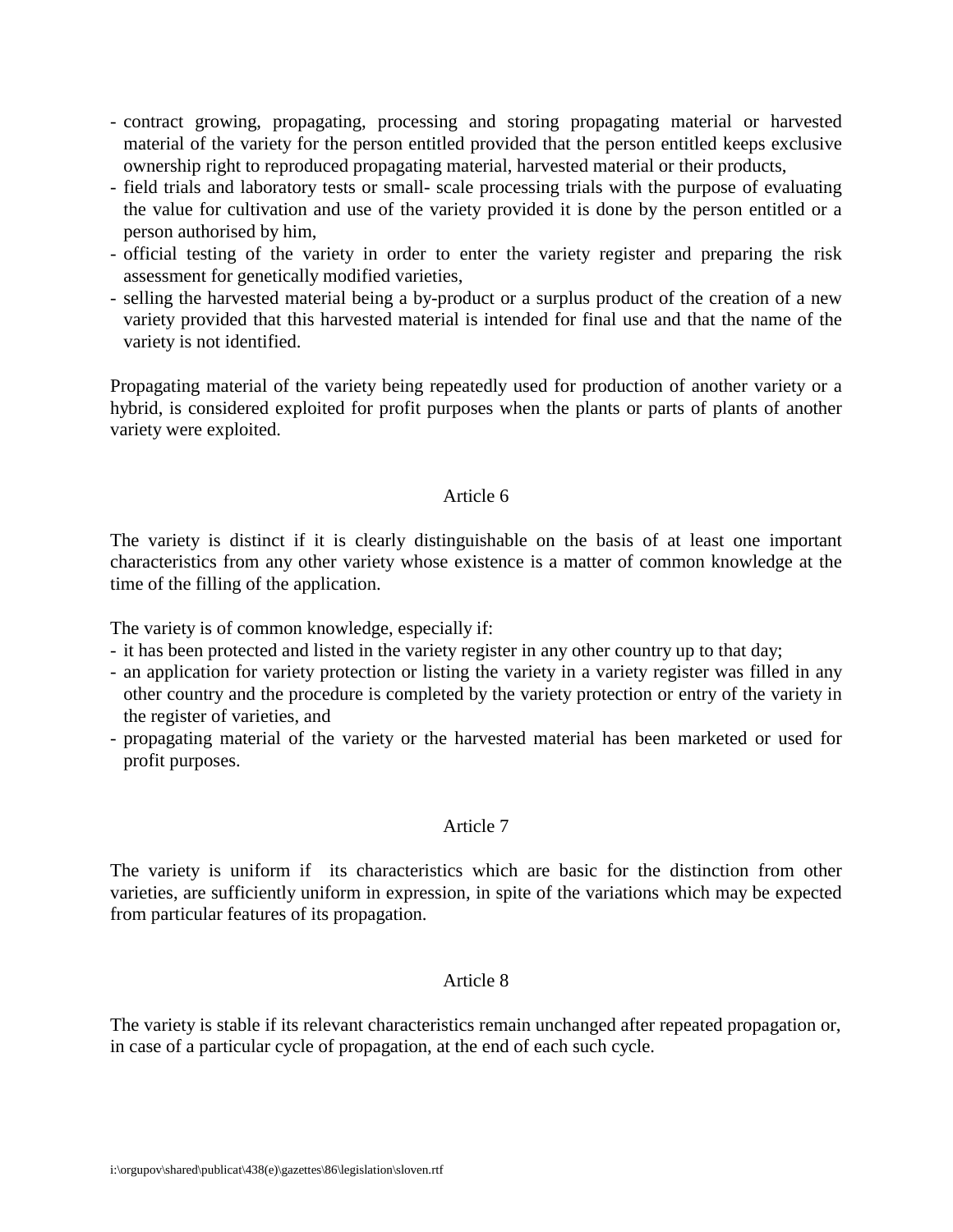The denomination of a protected variety shall be its generic designation.

#### Article 10

Every denomination, which provides the distinguishing of the variety can be registered as the name of the protected variety and it may consist of any word, combination of words, combination of words and figures or a combination of letters and figures unless this law stipulates it otherwise.

Denomination should not be registered as the name of the protected variety if it:

- is inappropriate for linguistic reasons;
- prevents the identification of the variety;
- consists only of figures, only where this is already a common practise;
- is identical with or similar to the denomination that designates an existing variety of the same or a closely related species, unless the existing variety is no longer exploited and its denomination has not acquired any particular significance;
- misleads or causes confusion as to the origin, characteristics, value, usage, recognising or geographical origin;
- consists of botanical or general name of the genera or species, or includes such a name that can create confusion;
- includes words such as "variety, cultivated variety, form, hybrid, cross-breed" or a translation of these terms;
- misleads or creates confusion about the breeder or entitled person;
- is contrary to public order and morality;
- is in opposition with the regulations of industrial property rights law.

If a certain variety has already been protected or listed in the variety register or an application for protection or entry in the register has been filed in any other state that has signed international contracts or conventions also signed or acceded to by the Republic of Slovenia, only the denomination of the variety which was registered, listed in the variety register or proposed in the application in another country, can be registered.

Exceptionally, the variety defined in the Republic of Slovenia, can be registered under a different nomination, but only if the usage of the previous name is not be suitable for linguistic reasons or in case of it being contrary to public order and morality.

Closely related species from the third item of the second paragraph of this article as well as more detailed conditions for the registration of the name of the variety shall be regulated by the Minister, competent for agriculture and forestry (hereinafter: Minister).

Article 11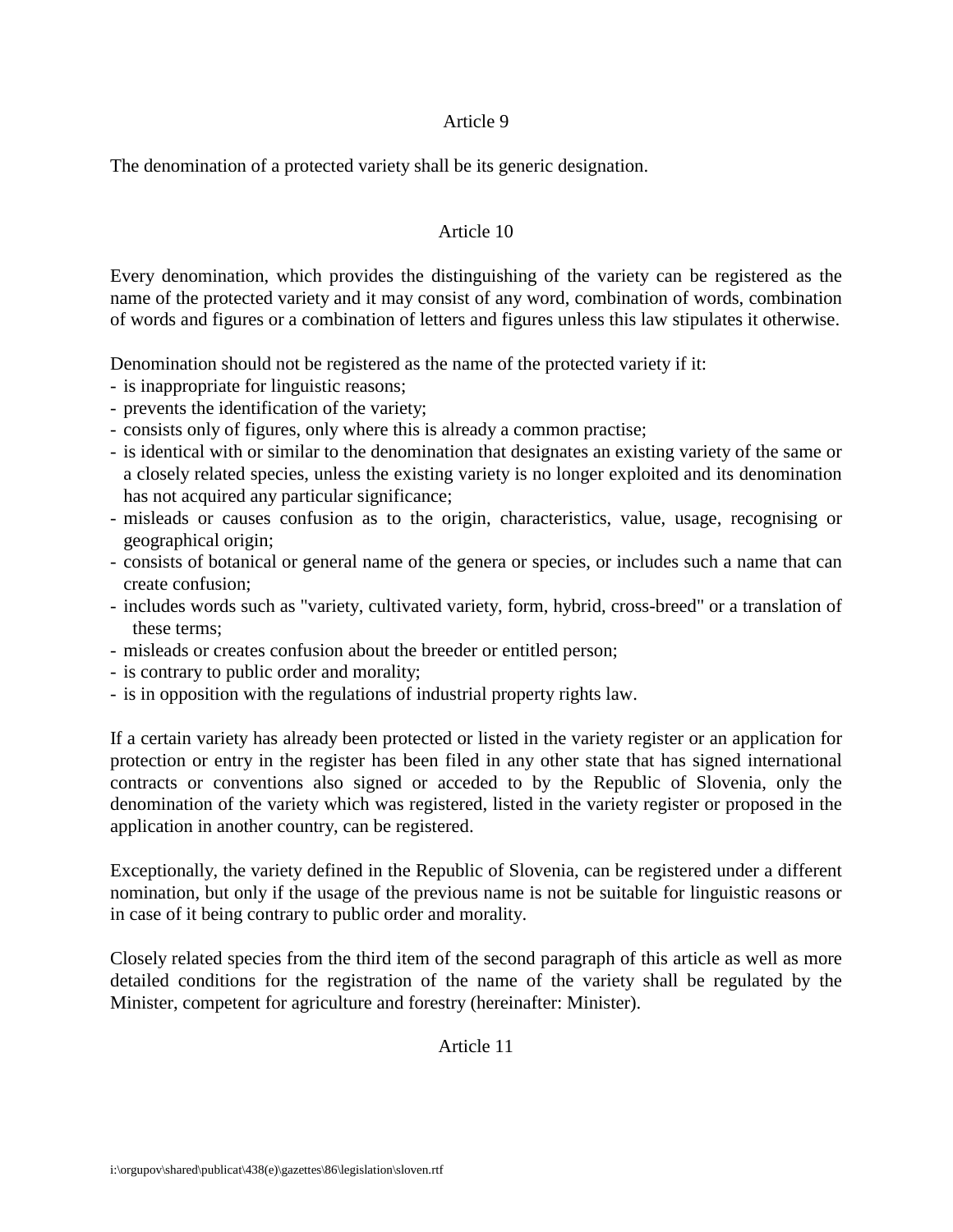The usage of the denomination of the protected variety is obligatory. The propagating material of the protected variety can only enter the market if the name of the protected variety is listed. This provision stands also after the expiry of the protection of the variety.

Provisions from the first paragraph of this article do not stand if the propagating material of the protected variety is used in non-commercial purposes in private sector.

The denomination used for the protected variety must be the same in all countries, except in case of exceptions from the fourth paragraph of the Article 10 in this law.

When a variety is marketed, the use of the registered variety denomination in association with a trademark or other indication shall be permitted, subject to the denomination remaining easily recognisable.

A designation that is identical or confusingly similar to the denomination of the protected variety can not be used for another variety of the same or closely related species.

# III. PERSON ENTITLED TO THE VARIETY PROTECTION AND TO PLANT BREEDER'S RIGHT

## Article 12

Person entitled to the variety protection and to the plant breeder's right is a breeder of the variety or his legal successor.

Where more persons have created, bred, discovered and developed a variety jointly, the entitlement to variety protection and plant breeder's right shall vest in them or their legal successors jointly.

Where more persons have created, bred, discovered and developed a variety separately, the one who first submitted the application is entitled to the plant breeder's right.

Where the breeder is an employee of a legal person and mutual rights and obligations are settled by a contract, the entitlement to the acquisition is defined by this contract. If not, the provisions of the regulations on industry property rights from the working contract considering the patents, are sensibly applied.

## Article 13

The plant breeder's right can be applied for by the entitled person from Article 12 of this law, who is a citizen of the Republic of Slovenia, other natural person with residence in the Republic of Slovenia and legal person with a registered office in the Republic of Slovenia.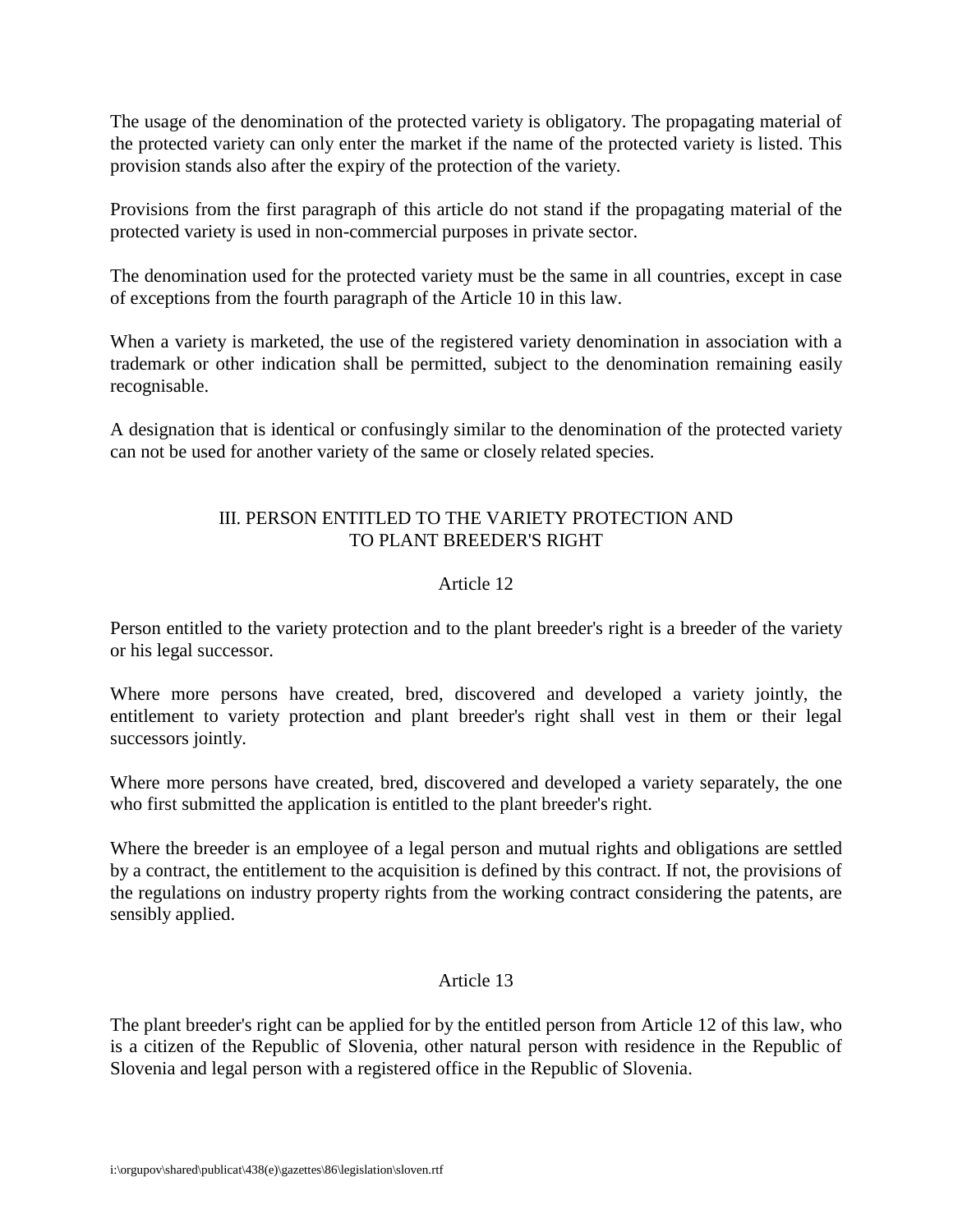Legal or natural person, a citizen of a foreign country, is granted the same plant variety protection rights in the Republic of Slovenia as domestic legal and natural person, if stipulated so in international contracts and conventions signed by the Republic of Slovenia or under the condition of reciprocity. The reciprocity is proven by whoever refers to it.

In the procedure of the Office, a foreign legal and natural person uses the rights of this law through a procedural representative on who is a natural person with residence in the Republic of Slovenia or legal person with a registered office in the Republic of Slovenia.

## IV. PLANT BREEDER'S RIGHT

### Article 14

The plant breeder's right is granted by protecting the variety.

The plant breeder's right includes only the right for economic exploitation and using the protected variety.

### Article 15

The authorisation of the holder of the plant breeder's right is required for the use of the protected variety for:

- production and reproduction of propagating material,
- conditioning for the purpose of propagation,
- marketing of propagating material, including exporting and importing and
- stocking the material of the protected variety for any of the purposes mentioned above.

The holder's authorisation is also required for using harvested material of the protected variety but only if:

- the harvested material is obtained through the unauthorised use of propagating material of the protected variety and
- the holder did not have a suitable opportunity to apply for plant breeder's right for propagating material of this variety.

The holder's authorisation for the acts in the first four items of this Article is also required for:

- varieties which are essentially derived from the protected variety, unless the protected variety is itself a derived variety;
- varieties which are not clearly distinguishable from the protected variety;
- varieties or hybrids whose production requires the repeated use of the protected variety.

A certain variety is an essentially derived variety if: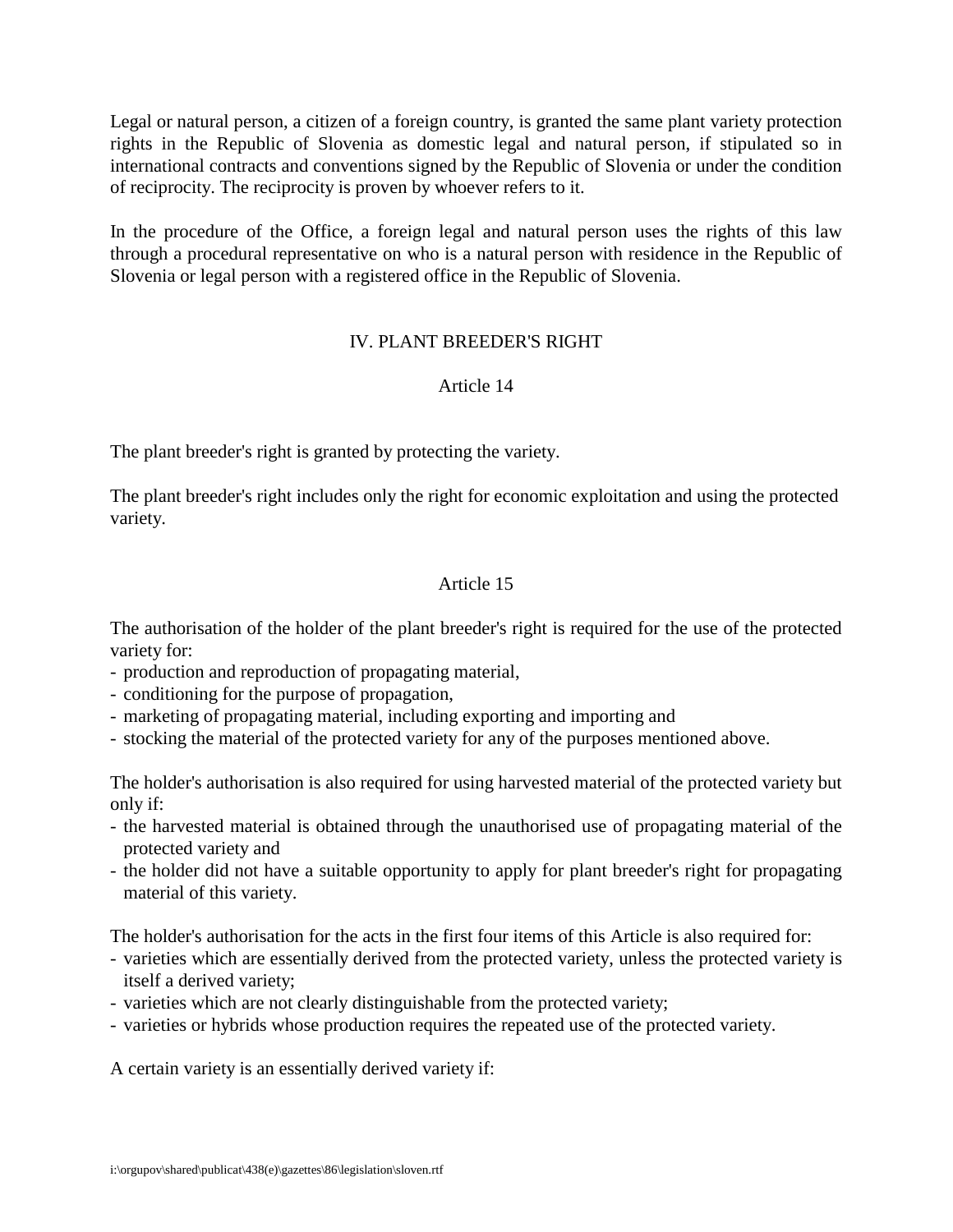- the initial variety or another variety which was itself derived from the initial one, was used as the basic material for its breeding or discovery;
- it is distinguishable subject to Article 6 of this law and
- except for the differences which result from the act of derivation, it conforms to the initial variety in the expression of the essential characteristics that result from the genotype or combination of genotypes of the initial variety.

The plant breeder's right is not infringed if:

a) the protected variety is exploited or used for:

- private non-commercial purposes;
- experimental purposes;
- breeding of new varieties;

b) the new variety from the third item of a) of this Article is economically exploited unless this new variety is an essentially derived one;

c) if the harvested material of the protected variety of certain plant species, produced by the farmers on their own holdings, is used for further sowing on this farm and the farmer, using this opportunity, pays a suitable remuneration to the holder of plant breeder's right. The remuneration is suitable if it is considerably lower than the amount charged for the licensed production of propagating material of this variety in the same area.

The producers who use the possibility of further sowing in accordance with item c) of the first paragraph of this Article, must present all the data on the extent of the further sowing to the holder of plant breeder's right on his request.

Small farmers are exempt from the remuneration in accordance with item c) of the first paragraph of this article.

The plant species from item c) of the first paragraph of this Article as well as the criteria for small farmers shall be regulated by the Minister.

#### Article 17

The plant breeder's right is also infringed if the propagating material of the protected or essentially derived variety is marketed by the holder himself or someone in agreement with him, if the person obtaining the propagating material of the protected or derived variety:

- uses entire plant, a part of the plant or the harvest of the protected or derived variety for further reproduction;
- exports the material of the protected or essentially derived variety which can be used for further reproduction, into a state where the plant genera or species of this plant can not be protected.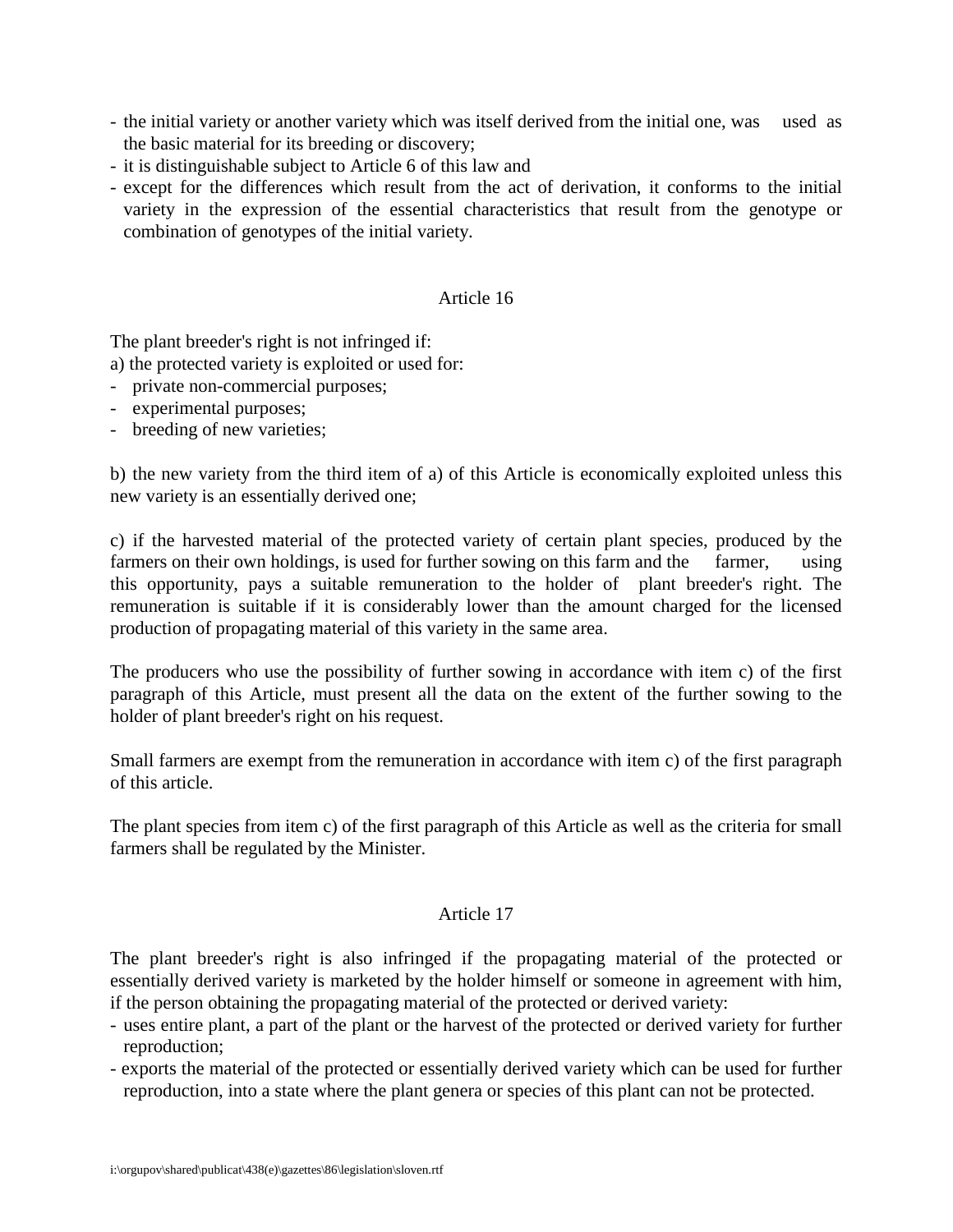This provision does not stand if the exported material is intended for final use.

## Article 18

The plant breeder's right shall expire at the end of the twentieth calendar year following the date of the granting, for hops, grapevine and trees, it shall expire at the end of the twenty-fifth year after the year of the granting if this law does not stipulate otherwise.

Regardless the provisions of the previous paragraph, the person entitled from the Article 12 of this law who has already filed a complete application, shall be entitled to equitable remuneration, if during the procedure for the variety protection any person economically exploited or used the variety for which the application had been filed, contrary to the Article 15 of this law. The entitled person shall be entitled to remuneration only for the period between the date of the publication of the application in the Gazette and the date of being granted plant breeder's right.

The plant breeder's right shall terminate:

- when the holder surrenders it;
- when the term provided in the first paragraph of this Article expires;
- by abolition or cancellation of decision with which it was granted.

## V. THE PROCEDURE FOR VARIETY PROTECTION

1. Bodies

## Article 19

The Office shall have the following competencies and tasks:

- to manage the administrative procedure for protection of new variety and the registration of the denomination according to this law and the law on general administrative procedure;
- to maintain the register of applications and the register of protected varieties;
- to publish in the Gazette: applications for the grant of plant breeder's right including the variety denomination, rejections of applications, registrations and possible changes in the register of applications, withdrawals of applications, regulations on variety protection and possible changes and other official announcements;
- to co-operate with international organisations and associations as well as state bodies and nongovernment organisations in the field of protection of new varieties;
- to co-operate technically and professionally with competent offices of other countries in the field of testing varieties and checking the maintenance of the varieties;
- to exchange the results of the testing of the varieties and other information in their competence with competent bodies in other countries;
- to monitor the fulfilling of obligations of the holder of plant breeder's right and
- to perform other tasks in the field of variety protection.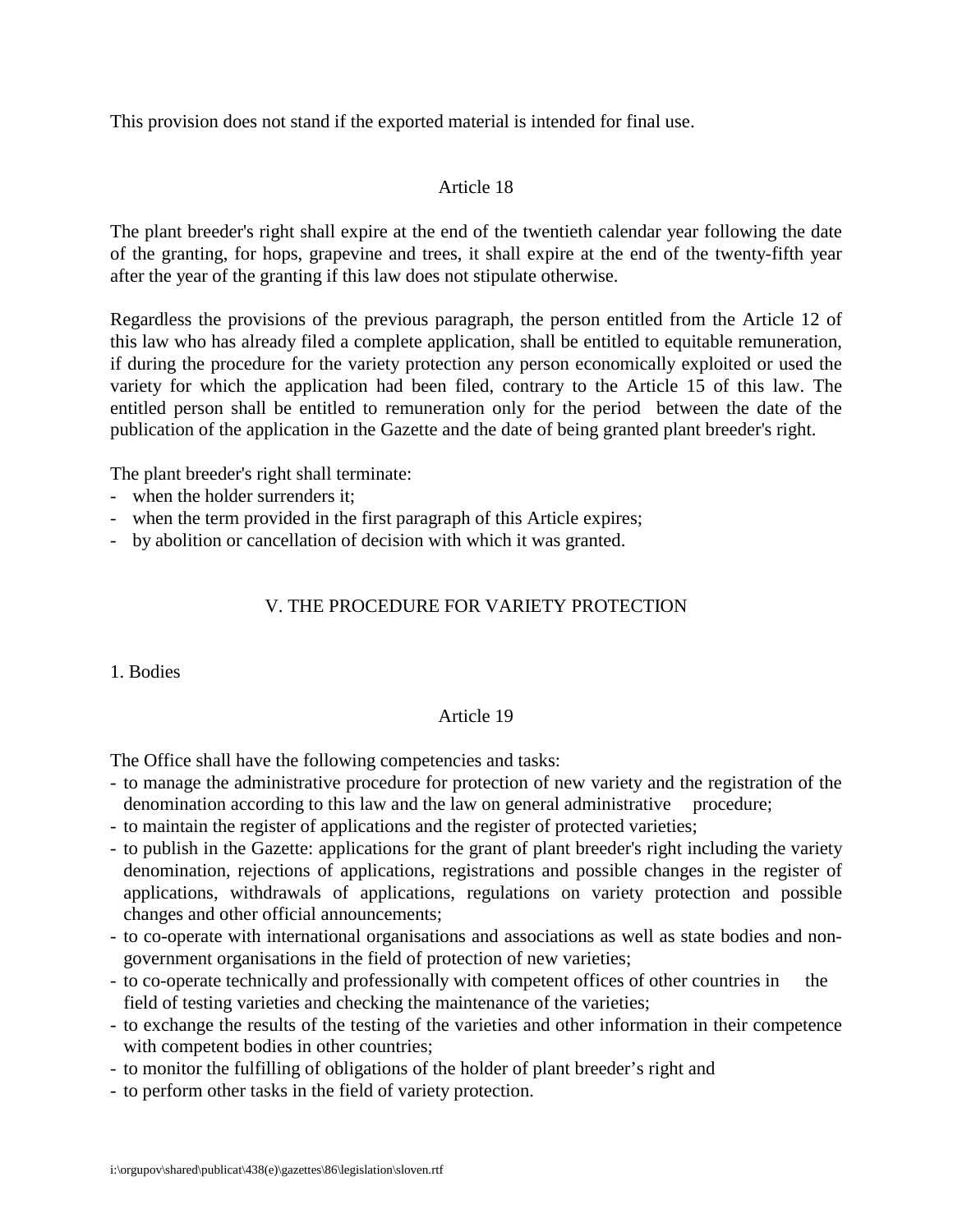The Gazette for the publications of the Office and more detailed content of the publications shall be regulated by the Minister.

#### Article 20

The Minister shall appoint the expert commission for variety protection (hereinafter: commission). The commission shall consist of 5 members who choose their president amongst themselves and his deputy. The commission shall operate according to the business plan, confirmed by the Office.

The commission holds the position of an expert in the procedure of variety protection and on the basis of studying the application and presented documentation, proposes to the Office their decision about the protection of the variety.

2. Registers

#### Article 21

The Office shall maintain a register of applications and a register of protected varieties according to the regulations.

The registers include the data from the documents on the basis of which the entry in both registers is performed. The documents are put into the document files which are the basis for both registers.

The register of applications shall contain mostly the following:

- the data on the applicant, breeder and procedural representative;
- date of complete application;
- the identification of the plant species;
- the proposed denomination for the variety or a provisional designation;
- where the priority of an earlier application is claimed, the country in which the application was filed and the filing date in this country;
- proposal for withdrawal of the application;
- notifications on the courts' decisions on the right to file an application.

The register of the protected varieties shall contain mostly the following:

- the plant species and registered denomination of the variety, including all synonyms;
- official description of the variety or reference documents from the document file which include the official description of the variety;
- in case of the varieties the production of which requires repeated use of other varieties (components), these components must be listed;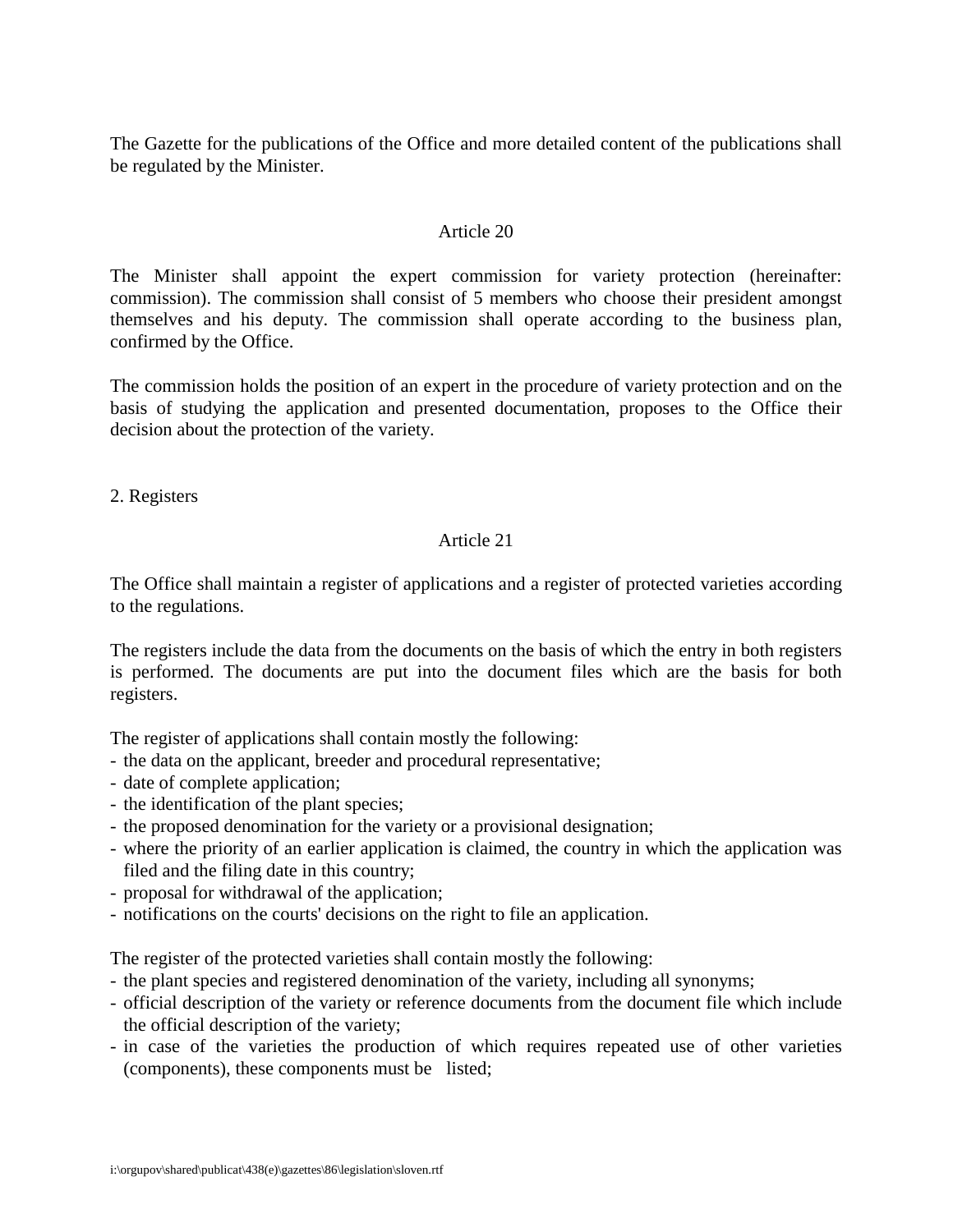- the name and surname of the holder of plant breeder's right, breeder and procedural representative;
- the date of the granting and of the termination of the variety protection with the reasons for termination;
- the name and address of the person onto whom the right for economic exploitation of the variety was transferred by the licence contract;
- the name and address of the person to whom a compulsory licence was given, with the conditions of this act and the date of expiry of this right;
- the official announcement of the courts' decisions on the plant breeder's right.

The Office shall keep the document files in original form or copies at least for five years after the withdrawal or rejection of application and five years after the expiry of the plant breeder's right.

The content and the way of maintaining the registers in detail shall be specified by the Minister.

## Article 22

The register of applications and the register of the protected varieties are public.

The Office is obliged to provide it for every person who expresses legal interest, the insight into the following documents from the document files:

- the documents of applications
- the documents of the granted plant breeder's rights
- the documentation on official testing of varieties.

Regardless the provisions from the previous paragraph, the applicant can demand with regard to a hybrid, that the documentation about the component of the variety, shall not be subject to public insight.

3. Procedure fees

## Article 23

In the procedure for the protection of new variety and maintenance of plant breeder's right, the fees and the costs of the technical examination of the application, the costs of variety testing and the costs of publication and other services, shall be borne by the applicants or holders of plant breeder's right.

The type and amount of the fees and costs from the first paragraph of this Article as well as the amount of the fee from article 39 of this law is regulated by the Government of the Republic of Slovenia.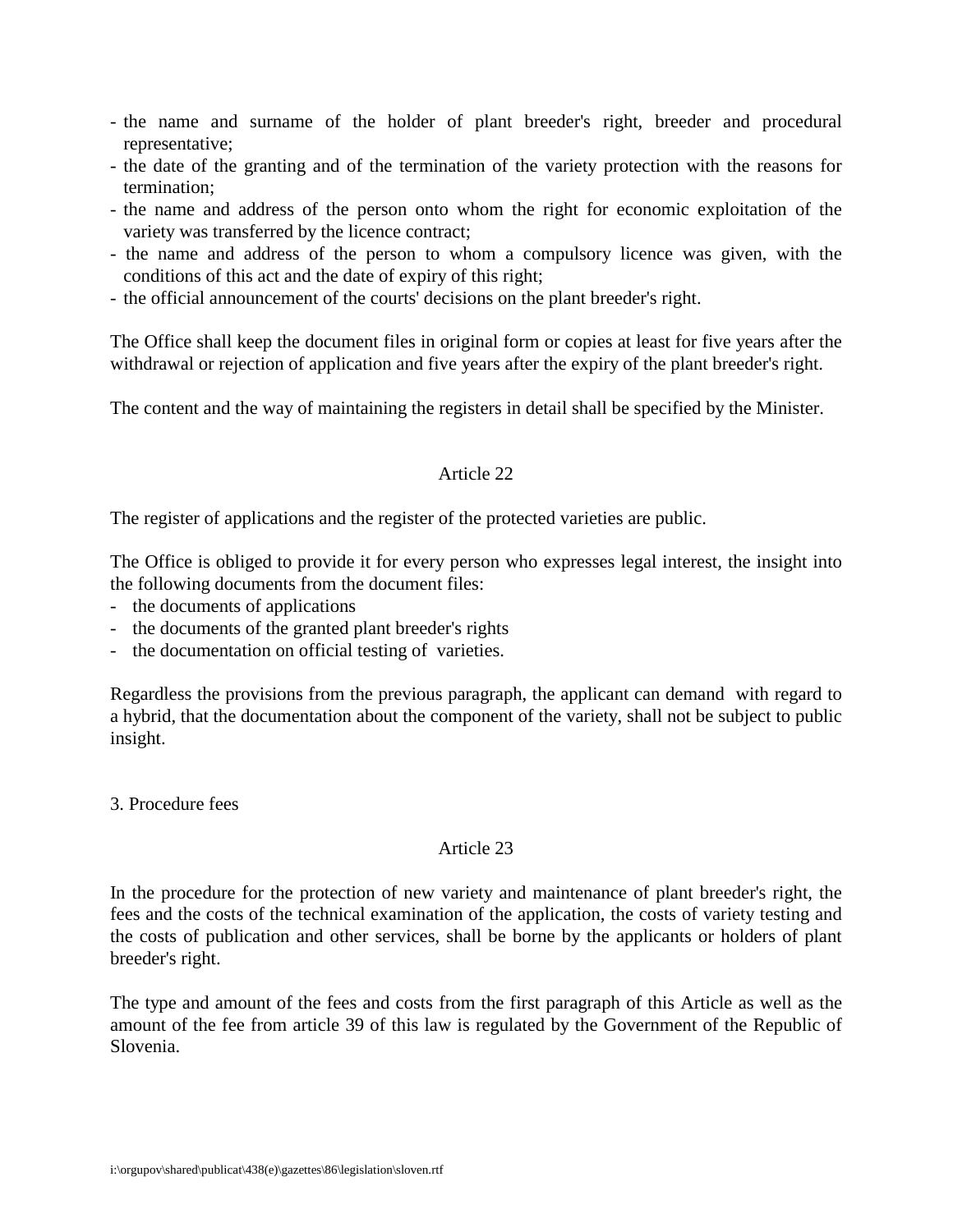4. The procedure for variety protection

#### Article 24

The procedure for variety protection shall begin on the basis of an application submitted to the Office by the applicant.

The office shall make decisions about the application in the legal procedure.

A legal claim sent to the Ministry is allowed against administrative acts of the Office.

## Article 25

The application shall be filed on a regulated form filled out and shall include mostly the following data:

- about the applicant or his representative or authorised person;
- about the breeder unless he is the applicant himself;
- Latin and Slovene name of the species of the variety;
- proposal of the denomination of the variety or temporary designation of the variety;
- the state in which the application has already been filed, the date of the application in that state if the application procedure demands the priority right;
- technical description of a variety which can be enclosed to the application and
- in case of the genetically modified variety previous approval for variety testing in accordance with the regulations on genetically changed organisms, shall be enclosed to the application.

A detailed form and content of the application and the documents which need to be enclosed, shall be regulated by the Minister.

## Article 26

The Office shall check whether the application is complete and correctly filled out and if the evidence of a paid fee is enclosed.

If the application is not complete or is not filled out correctly of the fee has not been paid, the Office applies to the applicant to add to it or pay a fee within 30 days after receiving the notification. If an applicant does not fulfil the obligations to the Office in the defined term, his application shall be treated as non existing subject to the decision of the Office.

The certificate of a complete application is issued for the applicant. A complete application is entered into the Register of applications and published in the Gazette. As the date of the complete application, the date of the receipt of the application or the date of the additions with which it became complete, is written.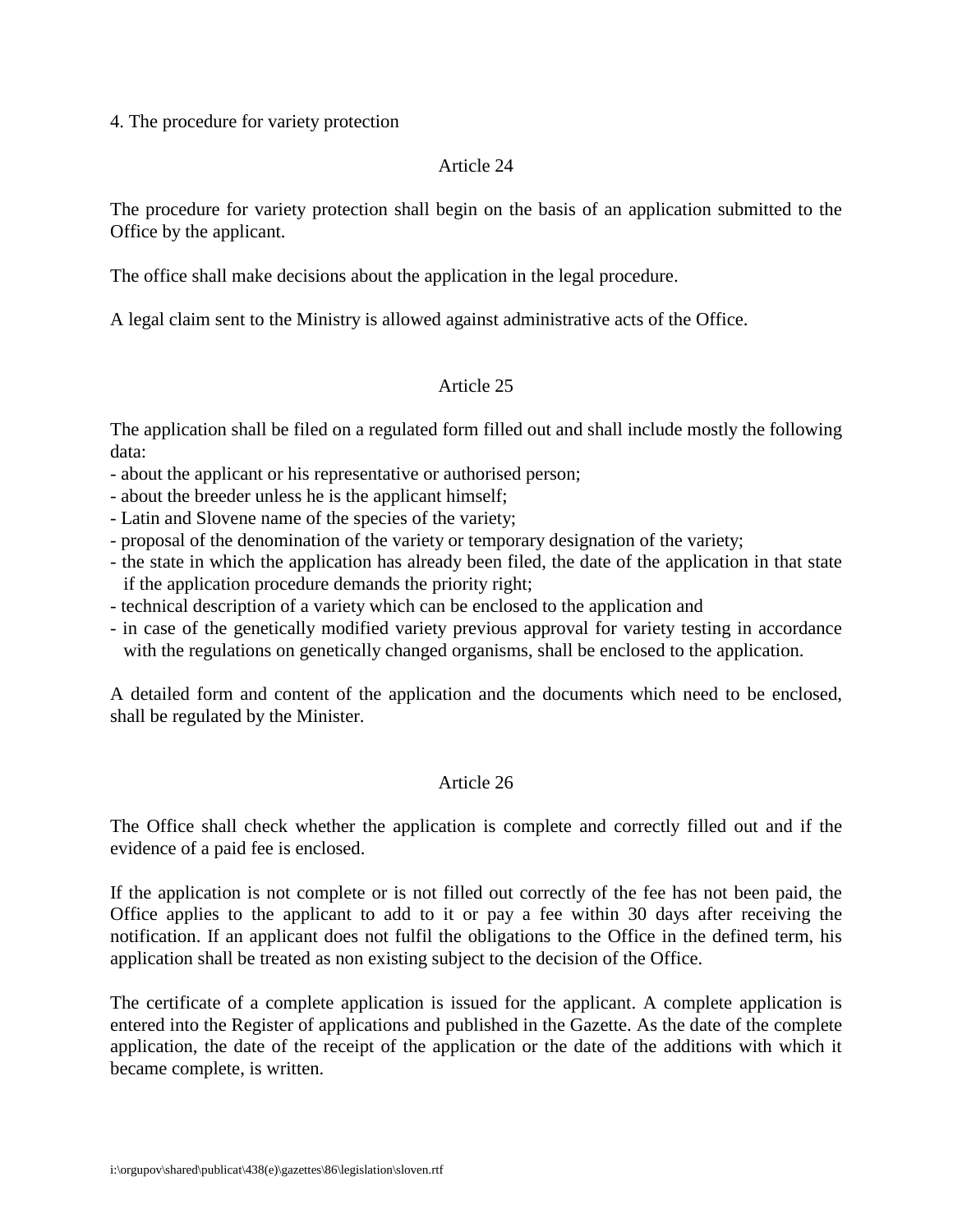An extract from a complete application is published in the Gazette three months after its submission.

### Article 27

An applicant who filed an application for the protection of a new variety in the Republic of Slovenia may after submitting a complete application for the same variety in another state claim for the right of priority in conditions of actual reciprocity. In this case, the date of a complete application in a foreign state is taken as the filing date in the Republic of Slovenia. The applicant is entitled to all the rights under an application on the day of the submission of complete application in a foreign state.

The right of priority from the previous paragraph must be explicitly demanded by the applicant in his application.

The applicant can use the right of priority in the Republic of Slovenia no later than 12 months after the filing of complete application abroad.

### Article 28

As for the applications published in the official gazette on the basis of the fourth paragraph of Article 26 of this law, any person who has legal interest, may file objections during the procedure for the protection of the variety.

The objection shall only refer to fulfilment of the conditions from Articles 5, 6, 7, 8 and 10 of this law or the entitlement to the protection according to Article 12 of this law.

The objection shall be made in writing and substantiated. The documentary evidence shall be attached and the defined fee shall be paid.

The Office shall instantly send the received objection to the applicant and appeals for his response at least within 30 days after receiving the objection.

The Office shall respond to the persons who have filed the objections at least 3 months after the filing of the objection.

#### Article 29

The Office shall examine whether the application satisfies the formal requirements in such a way that the data in the application are checked, whether the variety is new and whether the applicant is entitled to the plant breeder's right. If it is established that the conditions from Articles 5 and 12 are not met, this application shall be rejected.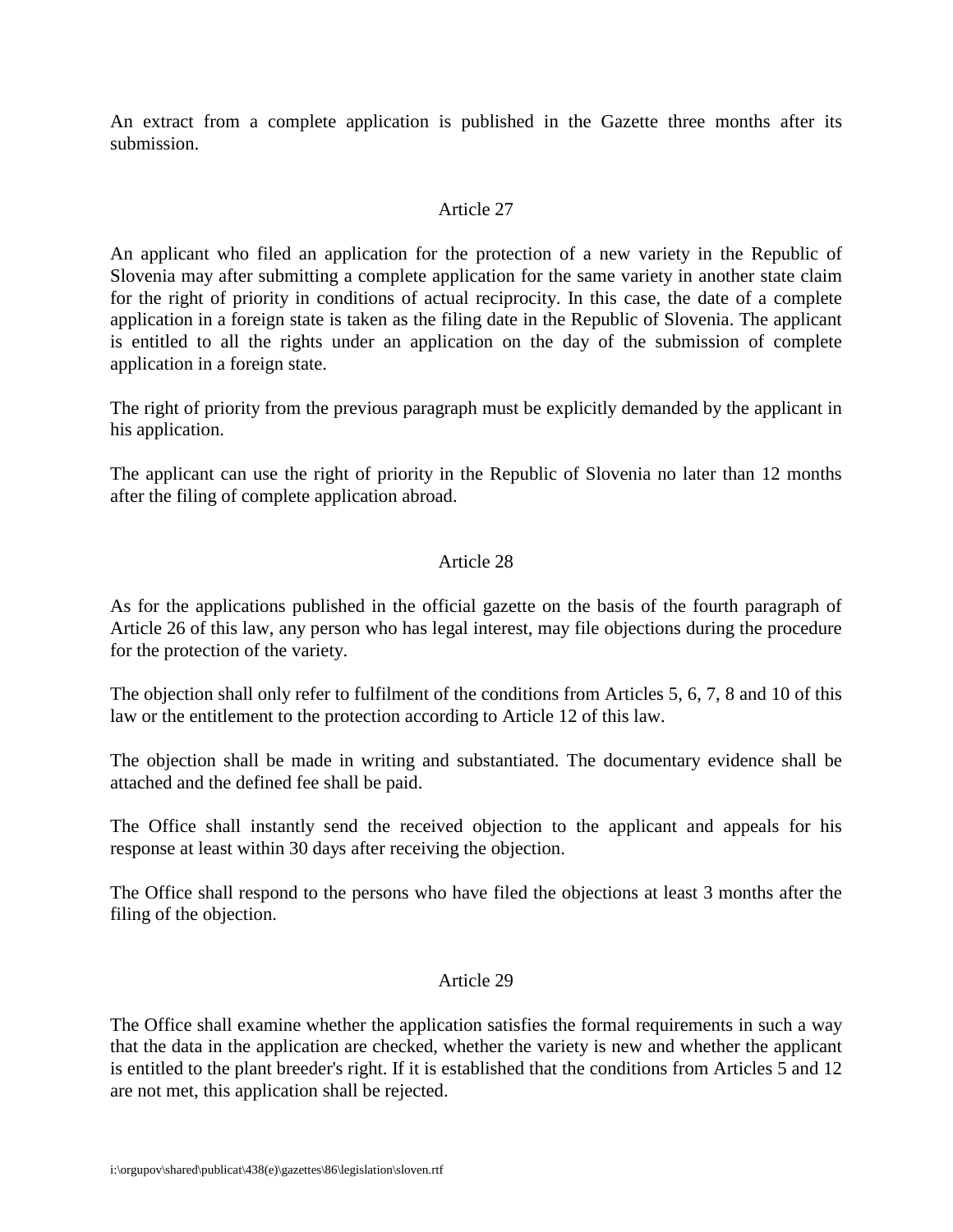The Office shall also examine the suitability of the proposed denomination of the variety. Where the denomination is in opposition to the provisions of Article 10 of this law, the Office shall notify the applicant to propose a new denomination for the variety. The proposal must be presented no later than three months after receiving notification.

In the procedure for the protection of a new variety, the Office is obliged to use exclusively the denomination of the variety which is listed in the register of applications for the protection of a new variety.

### Article 31

If the conditions from Articles 26 and 29 of this law are met, the technical examination shall be undertaken for each variety the purpose of which shall be:

- to check whether a variety belongs to the botanical unit, that is a plant genera or species, notified in the application;
- to define whether a variety is distinct, uniform and stable (Articles 6,7 and 8 of this law) and
- to prepare official variety description provided that the conditions from the previous two lines are met.

Technical examination shall be undertaken on the basis of the results of the examination of the variety in the field or in the laboratory.

The examination can be undertaken by:

- the Office or a professional institution on its behalf in the Republic of Slovenia or abroad where the examination is undertaken in comparable agroclimatical conditions according to regular procedures and methods;
- the applicant if demanded by the Office.

Where the Office does not undertake the examination itself official supervision of the variety examination shall be ensured by the Office.

For the technical examination of a variety, the Office can use the examination results obtained in another state which has comparable agroclimatical conditions provided the examination was undertaken within the international systems of examination and the results are issued on the basis of international agreements signed or acceded to by the Republic of Slovenia.

Detailed conditions, procedures and methods of variety examination shall be regulated by the Minister.

Article 32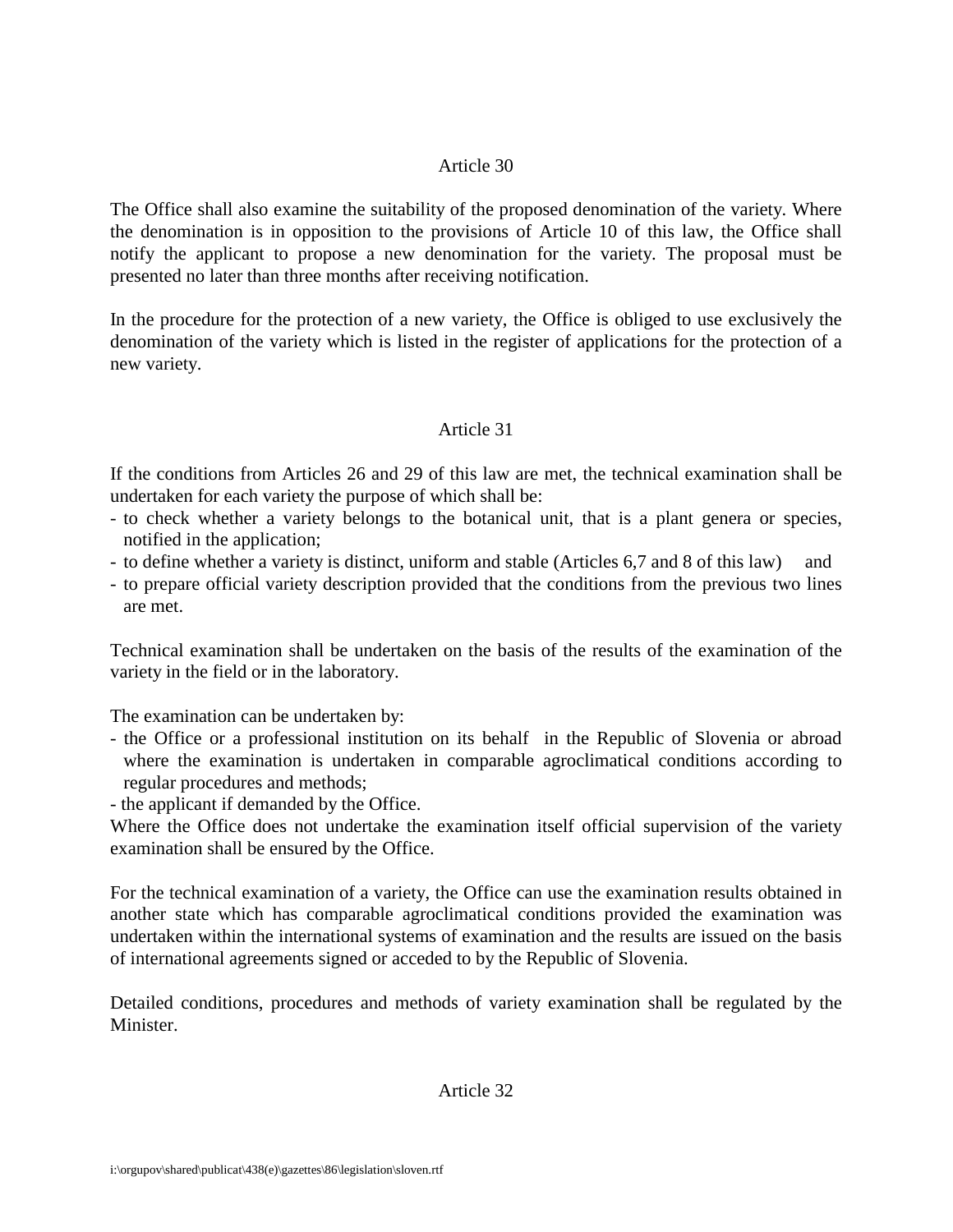The applicant shall submit all necessary data, documents or propagating material requested for technical examination of the variety for the purposes specified in the first paragraph of Article 31 of this law.

Failure to submit the requested information under the conditions from the first paragraph of this Article for no justified reason shall cause an application to be rejected.

## Article 33

Where the results of the examination prove that the variety fulfils the requirements of Article 31 of this law and the applicant has fulfilled all required conditions, the Office shall issue a decision on the protection of the variety and it shall be recorded in the Gazette.

The data from the legal decision on the protection of the variety or on the rejection of the application shall be included in the Register of Applications.

With the legal decision on the protection of the variety, the plant breeder's right certificate valid from the date of the legal approval, shall be issued to the holder of plant breeder's right.

On the basis of legal approval of the decision of the variety protection, the corresponding data shall enter the Register of the protected varieties.

The form and the content of the plant breeder's right certificate shall be specified by the Minister.

5. Lapse of the Plant Breeder's Right

## Article 34

At the request of the holder of plant breeder's right from the first line of the third paragraph of Article 18 of this law, the Office in a legal procedure issues a decision recognising that the plant breeder's right shall be terminated at the request of the holder. The plant breeder's right shall be terminated on the following day after receiving of a written declaration of the holder.

On the basis of a legal decision from the first paragraph of this law, the termination of the plant breeder's right shall be recorded in the Gazette.

## Article 35

In a legal procedure, the Office declares a decision on the variety protection null and void when it is established: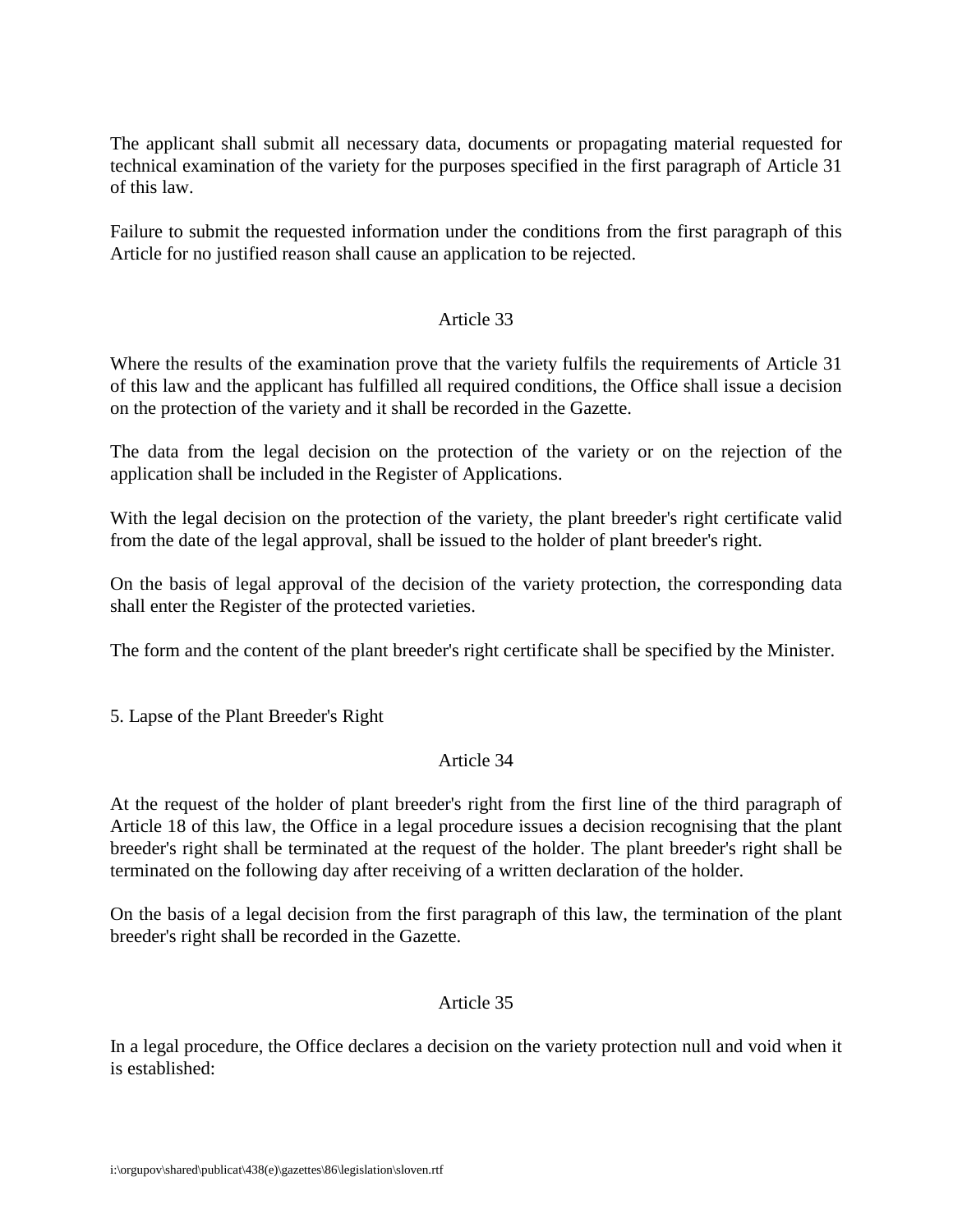- that the variety was not new (Article 5) or distinct (Article 6) at the date of receiving complete application;
- where the variety was not uniform (Article 7) and stable (Article 8) at the date of receiving complete application, and the grant of the plant breeder's right had been essentially based upon information and documents submitted by the applicant;
- where the plant breeder's right had been granted to a person who is not entitled to it and the entitled person has not brought an action for judicial assignment under Article 37 of this law.

The Office shall cancel a decision on the protection of a variety in a legal procedure without a consent or request of the holder when:

- it is established that the holder failed to meet his obligations under Article 44 of this law or that the variety is no longer uniform (Article 7) or stable (Article 8);
- the holder within the prescribed period does not meet the written request made by the Office to provide the propagating material or the documentation for the purpose of verifying the maintenance of the variety under Article 44 of this law;
- the holder does not meet the written request of the Office to provide a new proposal for the variety denomination under the first paragraph of Article 38 of this law within the prescribed period;
- the holder does not pay the annual fee for the plant breeder's right to remain in force under Article 43 of this law in the prescribed time.

## Article 37

Where a person who is not entitled to the plant breeder's right filed an application for protection or was granted the plant breeder's right, the entitled person may bring an action for the assignment of the plant breeder's right to him.

The demand from the previous paragraph can be filed after the date of the publication of the application for protection of new variety in the Gazette, but no later than 5 years after the publication of the application in the Gazette.

When the unjustified rights were transferred to the third party in case of a situation under the first paragraph of this article, the transfer shall become null and void.

However, regardless the provisions under the third paragraph of this Article, the holder of any exploitation rights acquired in good faith who had exercised his rights before the beginning of the procedure under the first paragraph of this Article, may continue to perform the exploitation of the variety subject to paying appropriate remuneration to the entitled person.

6. Cancellation of a Denomination of the Variety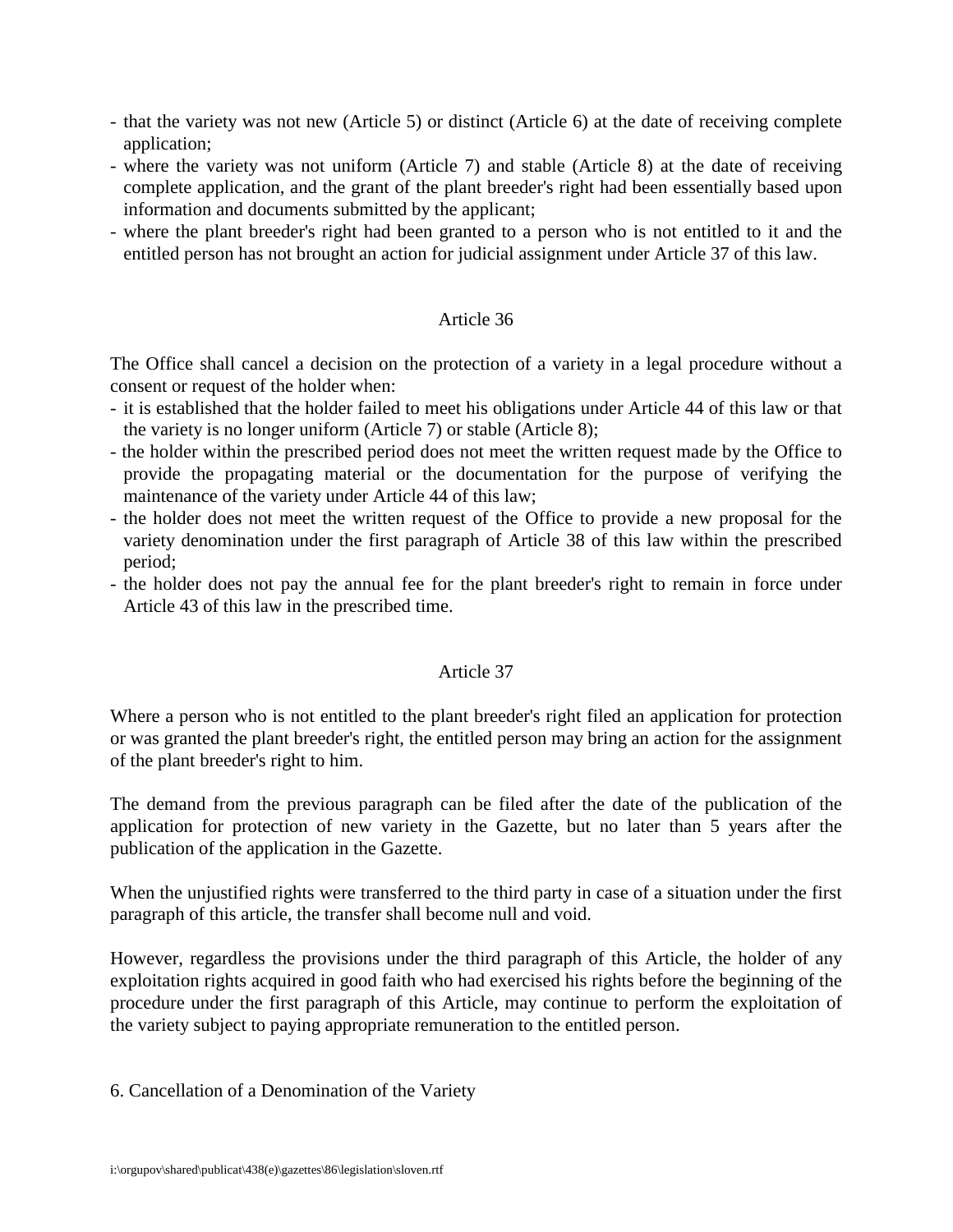The denomination registered in the Register of the applications or in the Register of the protected varieties shall be cancelled only under the following conditions:

- when the applicant or the holder of the plant breeder's right requests so and proves having the legitimate right for this action; the reasons for the cancellation and a suggested new denomination need to be presented;
- when it is additionally defined that the variety denomination was registered in spite of the reasons for refusal according to Article 10 of this law;
- where the holder or any other party is officially prohibited to use this denomination.

The applicant of the holder of plant breeder's right shall be instantly notified in writing of the proposal or claim for the cancellation of the denomination by the Office which shall demand that a new denomination be suggested no later than three months after receiving the claim. After the performed procedure under Article 30 of this law, the suggested denomination shall enter the appropriate Register and shall be published in the Gazette provided it fulfils the conditions regulated by this law. Simultaneously, the previous denomination is cancelled from the Register.

### 7. Restitution *(Restitutio in integrum)*

## Article 39

In the procedure for the protection of the variety, the holder of the plant breeder's right, the applicant or any other party in the procedure, who for justified reasons failed to pay the fee or to fulfil other obligations to the Office and would therefore loose the plant breeder's right under Article 36 of this law, can request the restitution of his right.

The request shall be submitted no later than two months after expiry of the reason for not fulfilling the obligation, but no later than one year after the expiry of the term for the obligation to be fulfilled. The request should also include the explanation and evidence of paid fee.

When the request is granted, the Office specifies new term in which the applicant must perform the unfulfilled obligations. The term for fulfilment should not exceed the term that was delayed, and it begins from the date of receiving the notification of granting the request.

The person to file the request for restitution of his right has no right to demand the remuneration if during the time between the loss and the return of the right, any person exploited or entered into a contract for exploitation of the protected variety in a good will.

# VI. TRANSFER OF THE PLANT BREEDER'S RIGHT AND ASSIGNMENT OF THE USE OF PLANT BREEDER'S RIGHT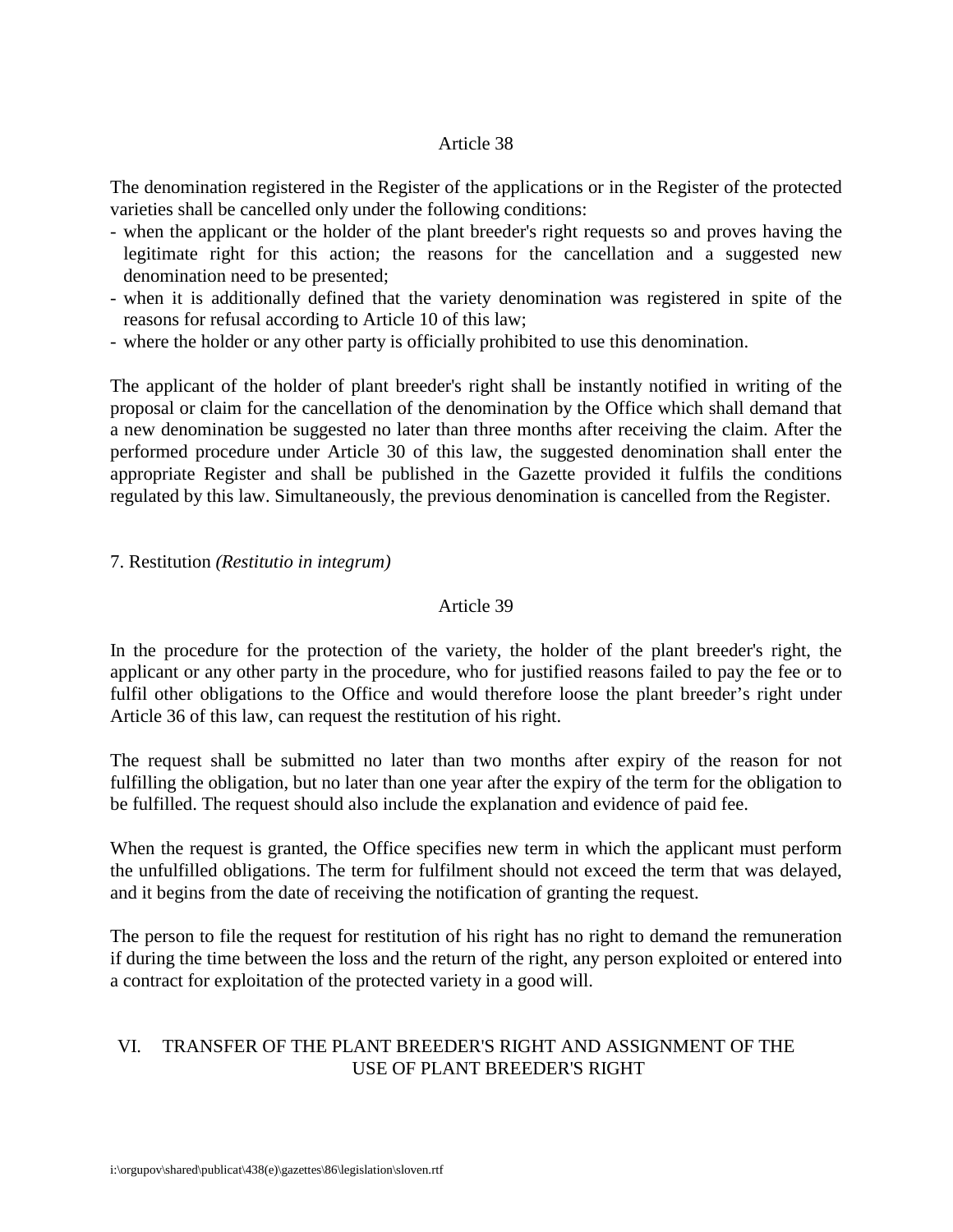The holder of plant breeder's right may contract to transfer his rights wholly or partially to another person.

The person entitled or the applicant may transfer the right to file an application for the protection of a new variety or the rights from the application.

The contract of the transfer of the rights from the first and the second paragraph of this Article must be composed in writing, otherwise it is null.

The transfer of the rights from the first and the second paragraph of this article must not influence the previous rights of the third persons.

The transfer of the plant breeder's rights has no legal force for the third persons until the contract has not entered into the relevant register. The request for the entry of the contract of the transfer of the rights into the register can be submitted by any contracting party.

## Article 41

The holder of the plant breeder's right may contract to transfer the right to economic exploitation of the protected variety partially or wholly to the third person.

The licence contract shall enter the relevant register at the request of one of the contracting parties.

The licence contract which has not entered the relevant register from the previous paragraph, has no legal force.

The regulations on obligatory relations shall be used to define the form, the way of entering into a contract and the content of the licence contract as well as the legal protection.

## Article 42

In case of a public interest and if the protected variety is not economically exploited or not exploited to a sufficient extent by the holder of plant breeder's right himself or some other person having his authorisation, and he does not want to assign the right for exploitation to another person or sets unjustified conditions for the assignment of the right, the other person can be granted a compulsory licence.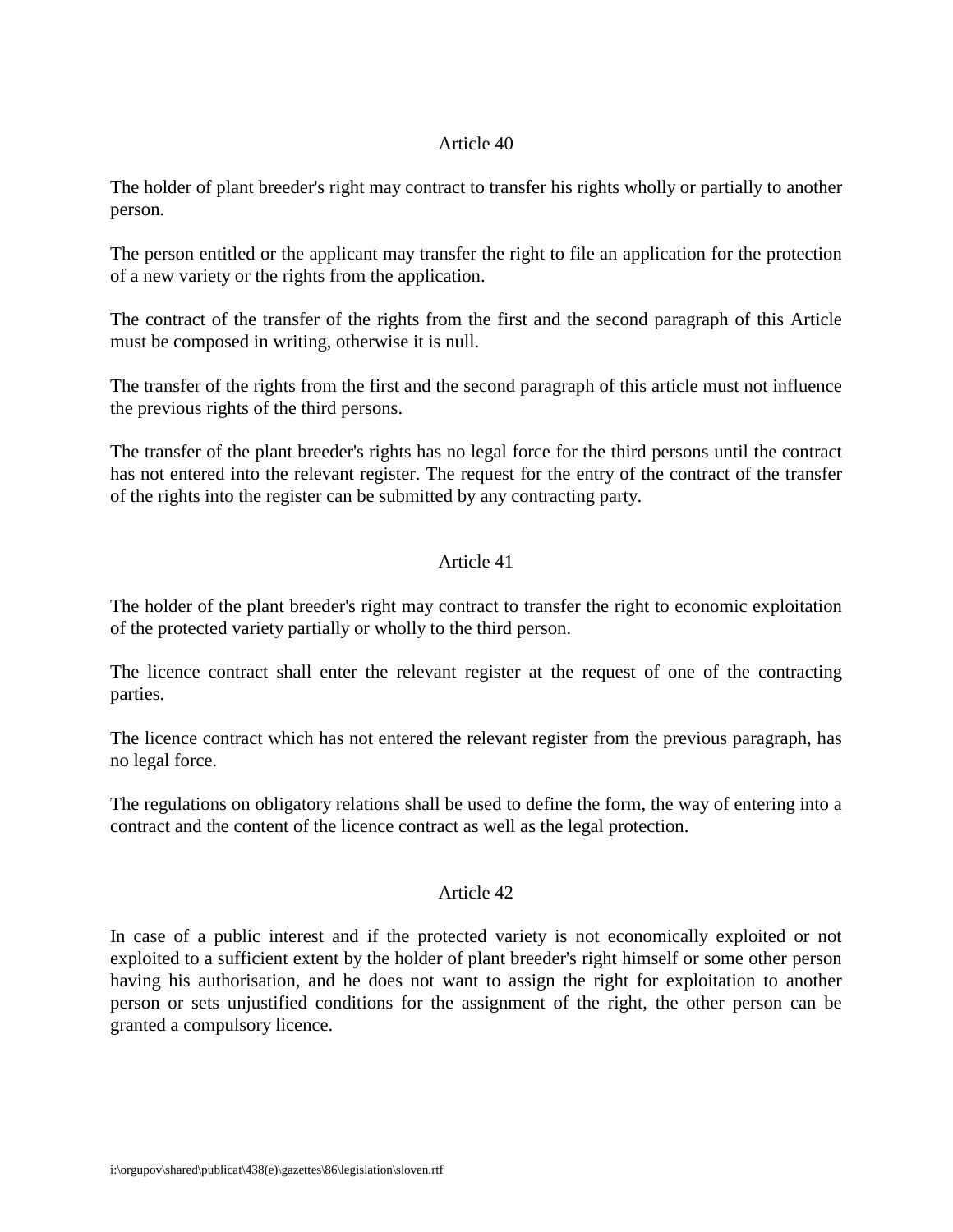The compulsory licence can only be granted to the person who presents the evidence of possessing technological and production possibilities needed for effective exploitation of the protected variety as well as all needed material resources.

The compulsory licence can not be granted if the holder of the plant breeder's right presents the evidence of justified reasons for lack of exploitation or insufficient exploitation of the protected variety.

The compulsory licence can not be granted if less than three years have elapsed between the date of the grant of the plant breeder's right and the date of the application for the grant of a compulsory licence.

The compulsory licence gives the holder of the licence a non-exclusive right to perform the actions referred to in Article 15 of this law partially of wholly with the purpose of supply of the domestic market.

The compulsory licence shall be granted for a period of at least two and no more than four years. The term of the licence may be extended where it is defined on the basis of a new examination, that the conditions for the grant of the license continue to exist on the expiry of the first term.

The decision upon the request for grant or extension of the compulsory license is made by the Office in a legal procedure. Before granting a compulsory license, the Office may hear the opinions of the organisations concerned.

In case of granting the compulsory license, the holder of the plant breeder's right is entitled to a reasonable payment.

The amount of the payment from the previous paragraph is fixed by the holder of the plant breeder's right and the licensee. If the agreement is not made, the Office shall fix the amount.

The Office may require the holder of the plant breeder's right to provide the licensee with the propagating material for use of the variety on the basis of the compulsory license. The licensee shall give the holder adequate payment for the propagating material.

If a compulsory license is granted, the holder of the plant breeder's right may claim the data of the production of the propagating material of the protected variety, from a professional institution, authorised for performing field control of the production of the propagating material.

# VII. OBLIGATIONS OF THE USER OF THE PLANT BREEDER'S RIGHT AND OF THE THIRD PERSONS

Article 43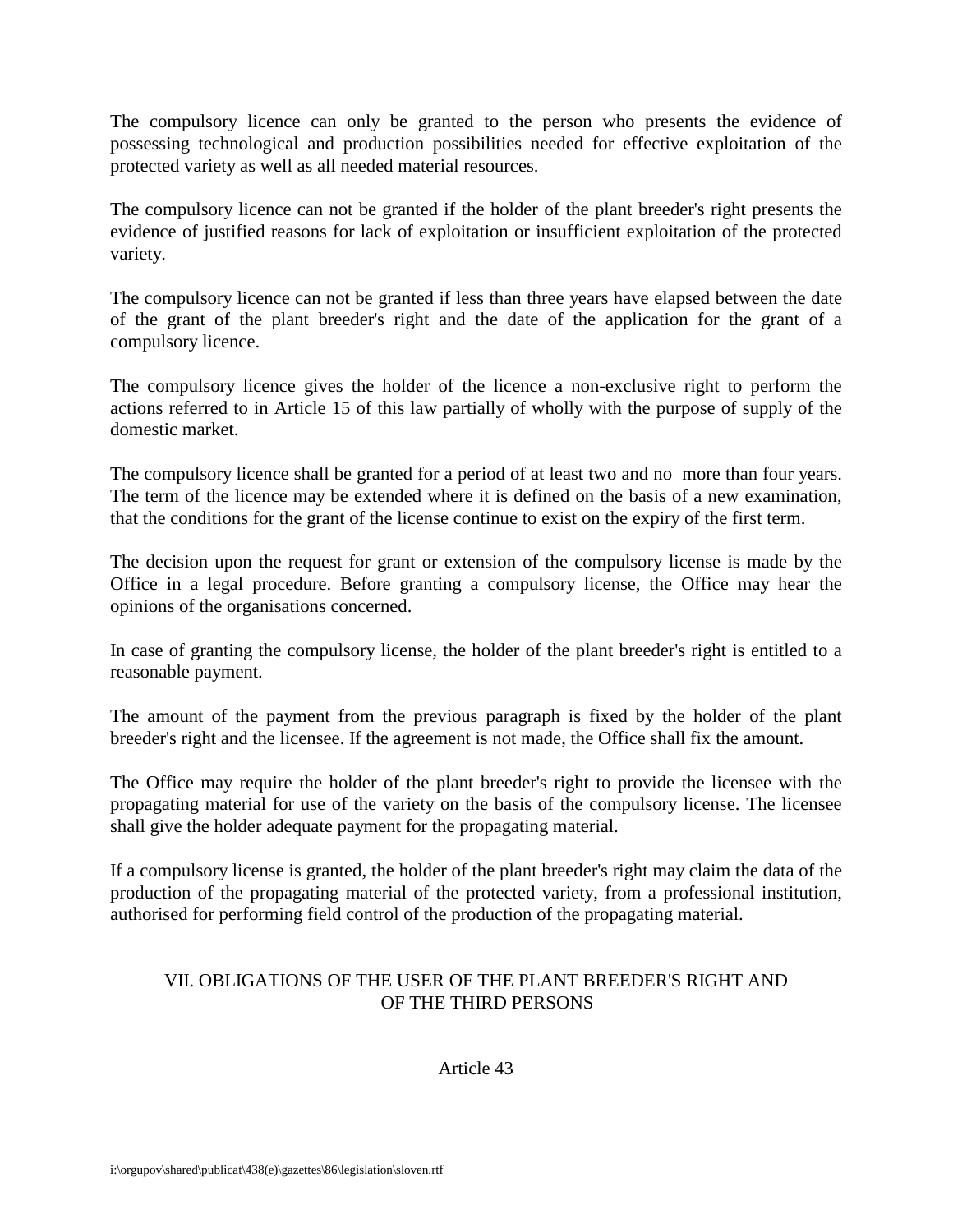In order to maintain the plant breeder's right, the holder must pay an annual fee for the breeder's right to remain in force.

The annual fee shall be paid in the beginning of the calendar year for the current year of the protection, no later than on January 31.

If the annual fee is not paid in the additional term set by the Office which shall not exceed 6 months after receiving the notification, this right is cancelled.

## Article 44

While the protection is in existence, the holder shall be under an obligation to maintain the protected variety or its hereditary components unchanged.

At the request of the Office, the holder shall provide it or an authorised authority with the data, documents or propagating material that is needed for verifying the maintenance of the variety.

Where the evaluation shall suggest that the holder has failed to maintain the variety, the Office shall start the procedure for cancellation of the plant breeder's right.

# Article 45

At the request of the Office, the holder must provide an appropriate sample of the propagating material or its hereditary components in a prescribed period:

- for an official sample or for the renewing of the official sample;
- to perform comparable examination of other varieties subject to the protection procedure.

The Office can authorise the holder of the plant breeder's right to keep and renew the official sample of the propagating material himself.

#### Article 46

When a person is economically exploiting or using the propagating material of the protected variety without an agreement or against the agreement with the holder of the plant breeder's right, must present the holder with all the relevant data at his request.

In case the data is not provided at free will, the holder of the plant breeder's right can request that the Office shall issue a temporary decision demanding from the perpetrator to present the data. A complaint against the temporary decision shall not hold its execution. The temporary decision shall be executed in a legal procedure.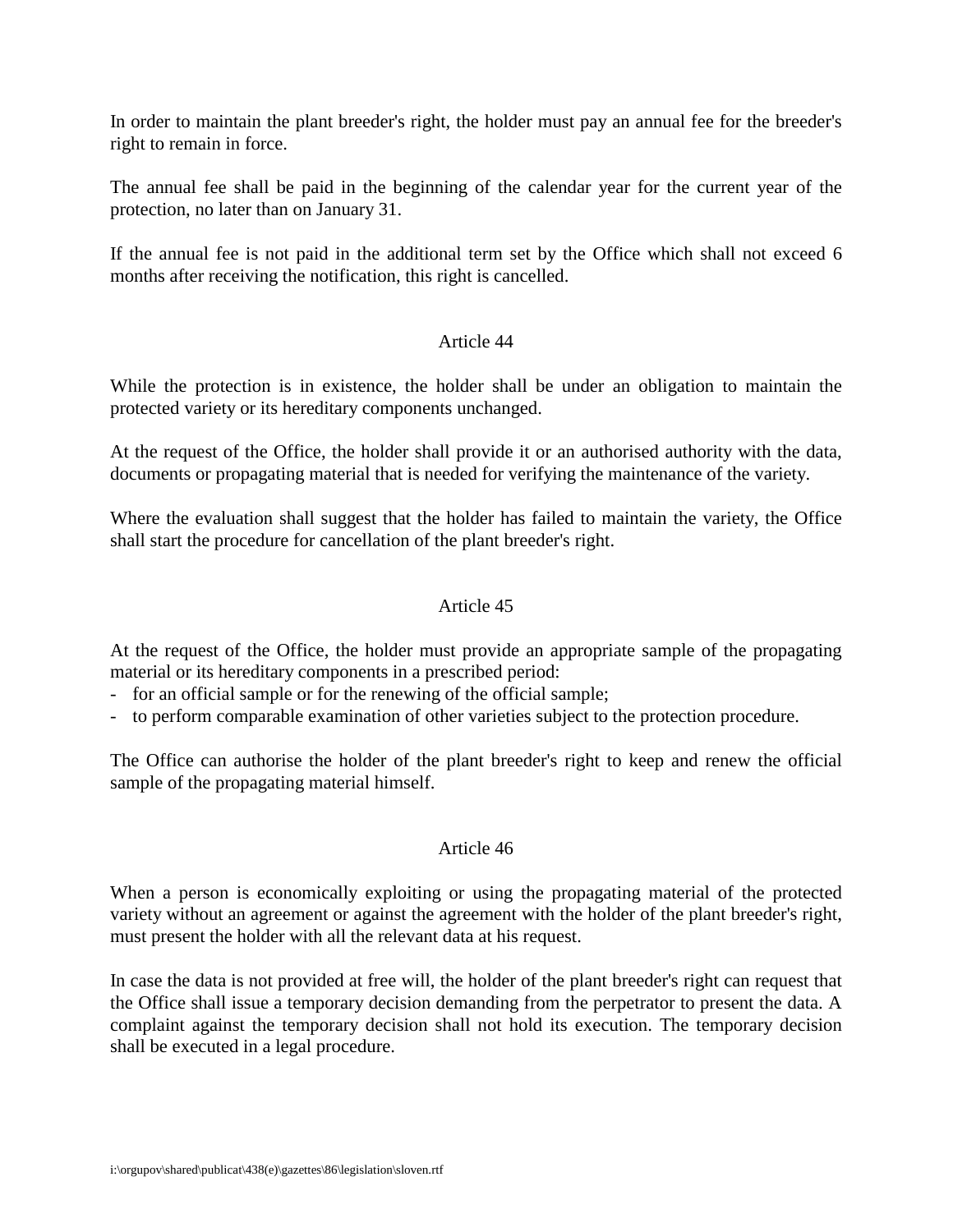#### VIII. JUDICIAL PROTECTION

### Article 47

The person who infringes the rights under the application or the plant breeder's right, shall be held responsible for the damage according to general provisions on the damage repayment.

The person whose right has been infringed, shall have the right to demand damage repayment as well as the cessation of continued performance of infringement.

Infringement of the plant breeder's right shall be any unauthorised economic exploitation of the protected variety.

#### Article 48

Legal action claims regarding the infringement of the plant breeder's right, may be submitted within three years from the date on which the holder learnt about the infringement. Five years after the date of occurrence of the infringement, no claim can be submitted.

Legal action is submitted to the court and the procedures of dealing with the issue shall be speedy.

## IX. CONTROL

#### Article 49

The control over the acts from provisions of Articles 11, 15, 16 and 46 of this law shall be performed by agricultural and forestry inspectors.

When there is a reasonable doubt that the infringement has taken place, the agricultural or forestry inspector shall temporarily seize the objects which were used or were intended for act of infringement or were a consequence of the infringement.

The temporarily seized objects as well as the request for legal procedure as to the infringement shall be instantly submitted by the agricultural or forestry inspector to the responsible authority.

#### Article 50

If the holder of the plant breeder's right suspects that his right could be infringed by export of material of the protected variety from Slovenia or import into Slovenia, the fitosanitary inspectors shall, according to his request, demand that:

- the holder or his representative examine this material;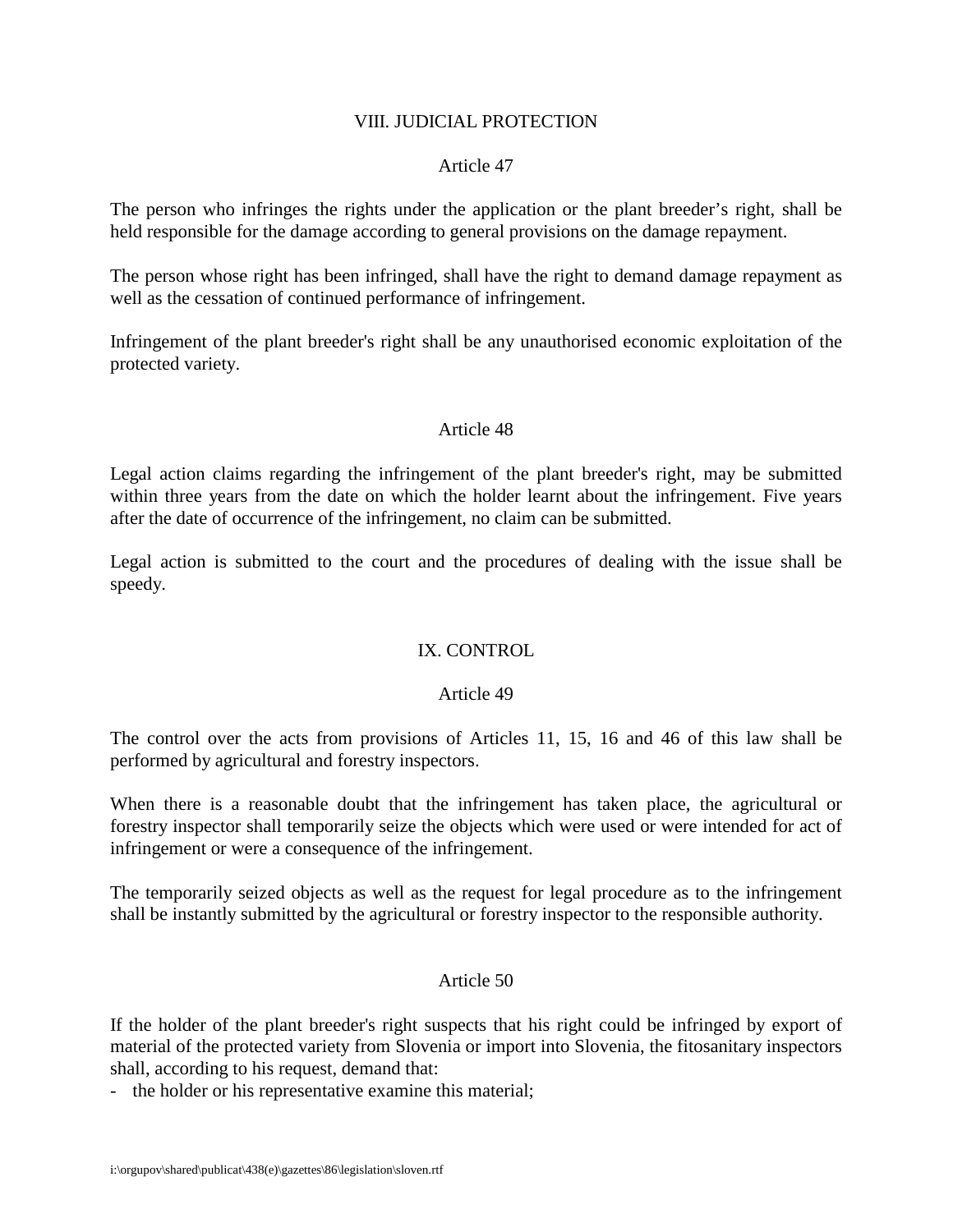- this material is seized, excluded from traffic and kept.

As to the proposal from the first paragraph of this Article, the holder shall provide the fitosanitary inspector with a detailed description of the protected variety, satisfactory evidence of the plant breeder's right and the suspected infringement. At the demand of the fitosanitary inspection, the holder shall pay caution money for the possible damage caused by these measures.

Fitosanitary inspector shall instantly inform the importer or exporter of material of the protected variety and in case of import to Slovenia the receiver of that material. Fitosanitary inspector cancels the adopted measures if the person entitled shall not take legal action or start another procedure to justify the adopted measures within the period of seven days.

### X. PENAL PROVISIONS

#### Article 51

A fine of at least 500.000 tollars shall be imposed on a legal person if without the consent of the holder of the plant breeder's right: if he produces or multiplies the propagating material of the variety protected by this law, if he prepares the material of the protected variety for multiplication, if he puts into the market, imports or exports the propagation material of the protected variety and keeps the material of the protected variety for the purposes mentioned above (Article 15).

A fine of at least 350.000 tollars shall be imposed to a legal person:

- if in opposition to the first paragraph of Article 11, puts the material of the protected variety to the market without stating the registered denomination of the variety of the denomination is not correct;
- if in opposition to the fifth paragraph of Article 11 uses the denomination of the variety protected by this law of the denomination which can be confused by that denomination, by some other variety of the same or closely related species;
- if in opposition to the second paragraph of Article 16 and Article 46 does not provide the holder with the requested data.

A fine of at least 70.000 tollars shall be imposed on the person responsible for the legal person for the infringement from the previous paragraph.

A fine of at least 350.000 tollars shall be imposed on an individual for the infringement from the first paragraph of this Article if he does it in connection to independent performance of the activities.

A fine of at least 70.000 tollars shall be imposed on a person for the infringement from the first paragraph of this Article.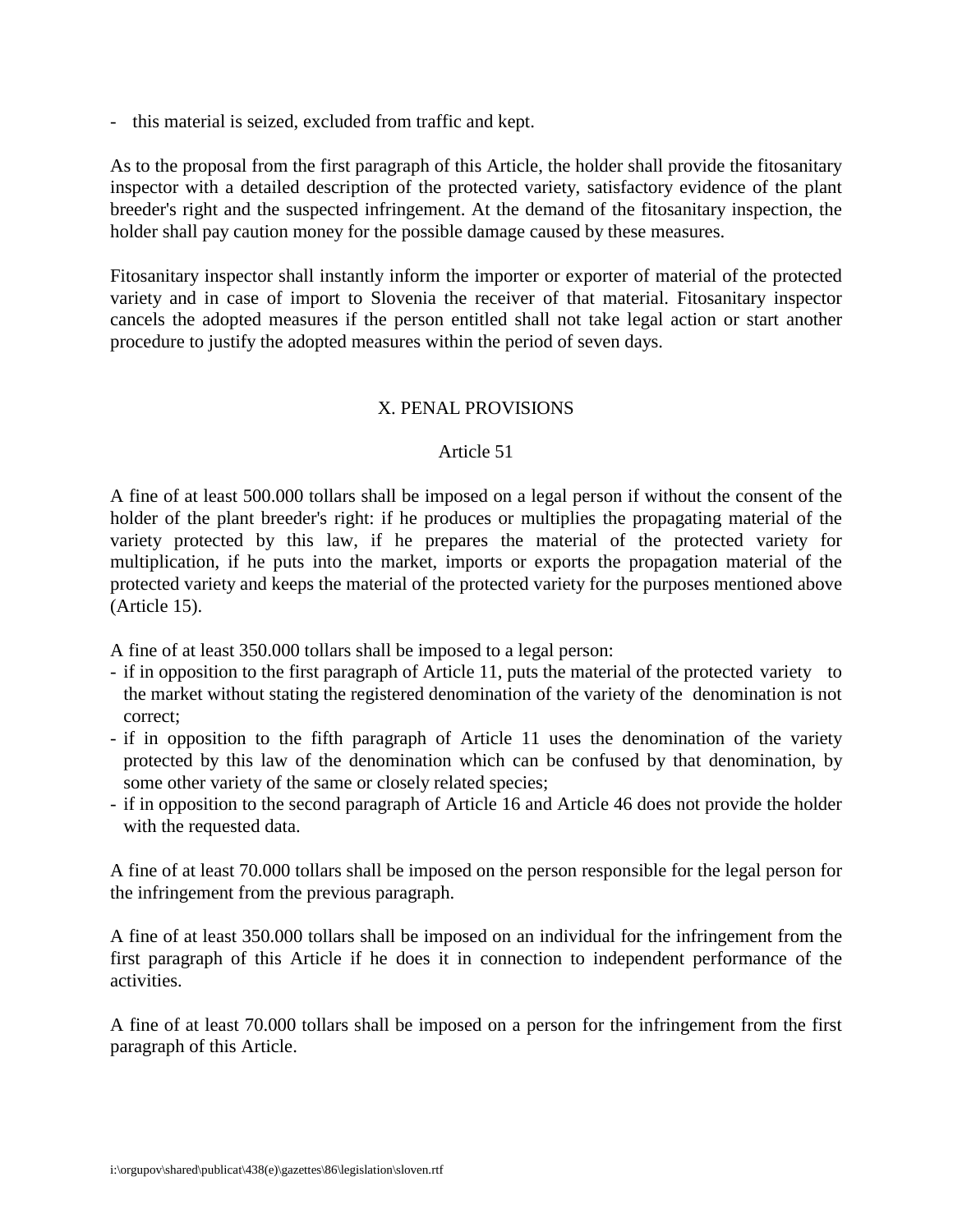#### XI. TRANSITIONAL AND FINAL PROVISIONS

### Article 53

The variety which had been protected until the adoption of this law according to the previous valid regulations shall enjoy protection according to this law until the expiry of the granted plant breeder's right.

The plant breeder's right for a variety from the previous paragraph can be proclaimed null and abolished only if defined that at the time of granting not all conditions with regard to the distinctiveness, uniformity and stability of the variety were met.

### Article 54

The procedures for the variety protection that are in place at the date when this law came into force, continue according to this law.

In spite of the provision of the previous paragraph, the variety which is not new on the date when the law came into force, can be exceptionally protected if:

a) the application for the protection of this variety was submitted before the adoption of this law, b) the variety fulfils other conditions for protection from Article 4 of this law and

c) it is protected or in the process for protection in one of the states which have signed international contracts and conventions signed by the Republic of Slovenia, and the procedure shall be completed by the protection of the variety.

In case of granting the plant breeder's right according to the second paragraph of this Article, the plant breeder's right lasts no more than 20 years and 25 years for trees after the date of grant of the plant breeder's right in the member state in which the variety was first protected.

## Article 55

The Minister shall make regulations on the basis of this law no later than in three months after the date when this law comes into force.

The Government of the Republic of Slovenia issues a decree on fees no later than one months after the date when this law comes into force.

The Office organises its operations within three months after this law coming into force. Until the official beginning of the Office's work, the tasks shall be done by the Ministry.

The Republic of Slovenia provides the premises and equipment as well as financial resources for the organisation and operation of the Office.